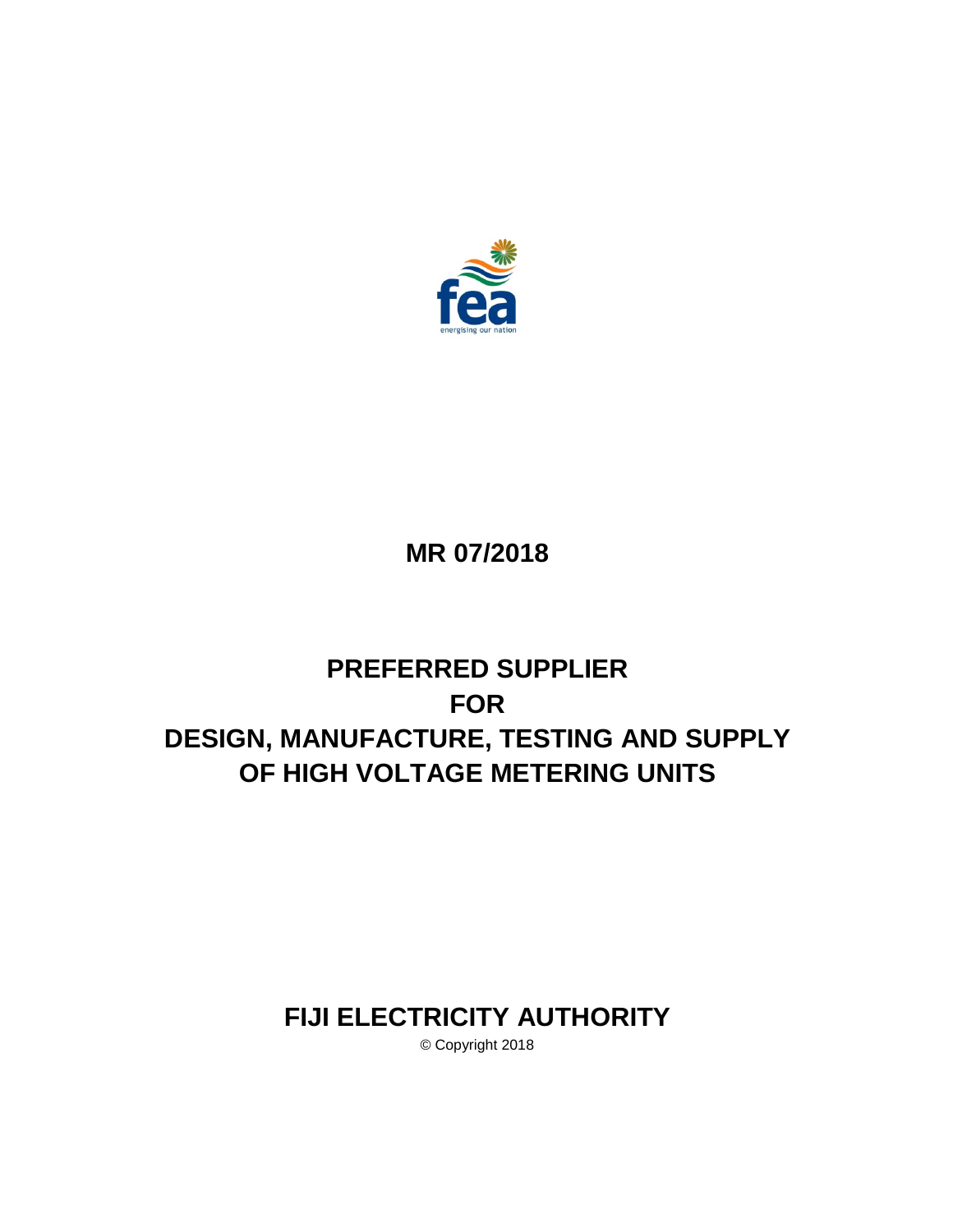## **REVISION HISTORY & DOCUMENT CONTROL**

| Rev. | <b>Notes</b>                      | <b>Prepared By</b> | <b>Approved By</b> | <b>Date</b> |
|------|-----------------------------------|--------------------|--------------------|-------------|
| 0.1  | Initial Draft for internal review | KDP, ULSSP         |                    | 10/12/17    |
|      | <b>Issued for Tender</b>          | KDP, ULSSP         |                    | 4/01/18     |
|      |                                   |                    |                    |             |
|      |                                   |                    |                    |             |
|      |                                   |                    |                    |             |
|      |                                   |                    |                    |             |
|      |                                   |                    |                    |             |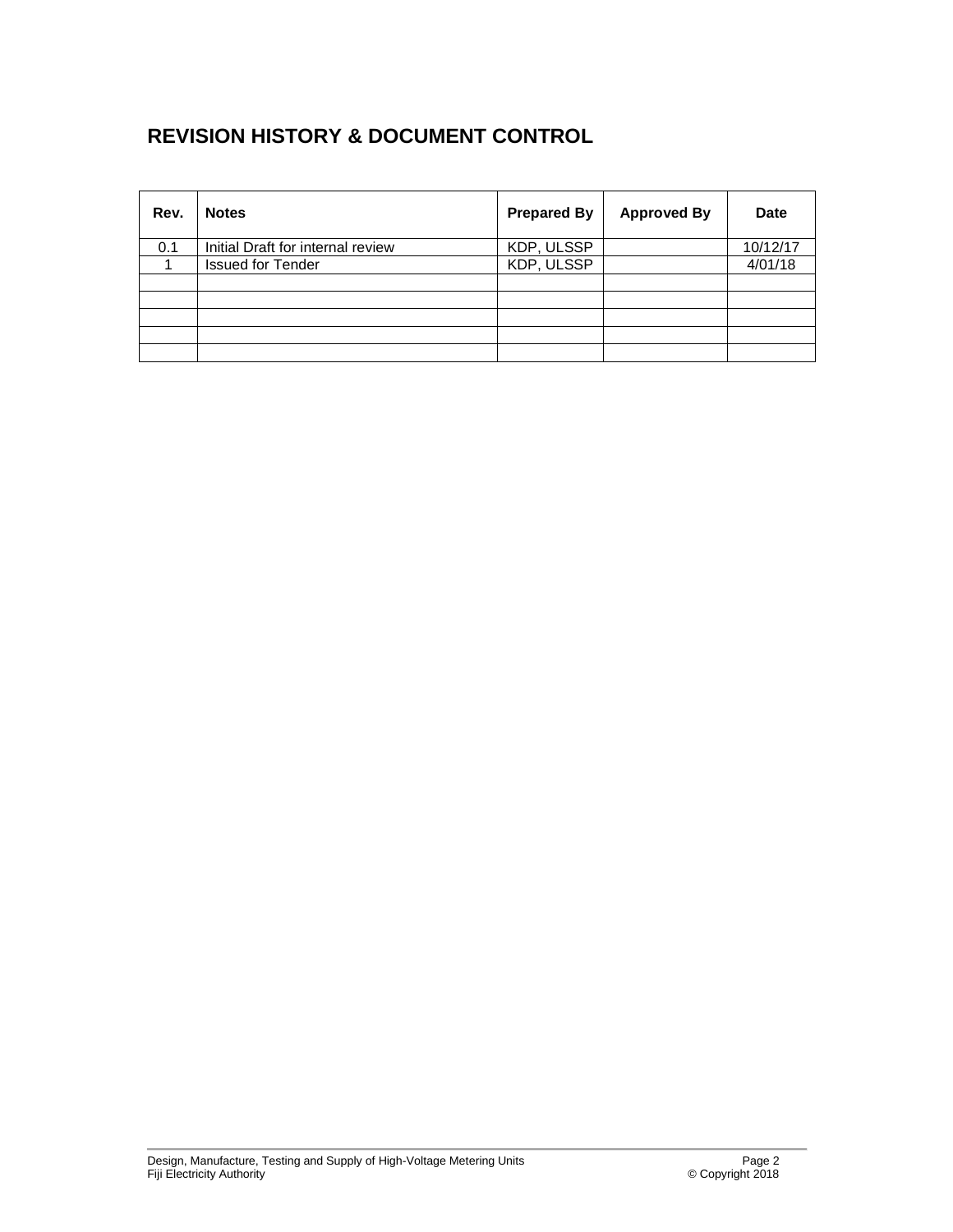## **TABLE OF CONTENTS**

| 1            |                |  |  |
|--------------|----------------|--|--|
| $\mathbf{2}$ |                |  |  |
|              | 2.1            |  |  |
|              | 2.2            |  |  |
|              | 2.3            |  |  |
|              | 2.4            |  |  |
|              | 2.5            |  |  |
|              | 2.6<br>2.7     |  |  |
|              | 2.8            |  |  |
|              | 2.9            |  |  |
|              | 2.10           |  |  |
|              | 2.11           |  |  |
|              | 2.12           |  |  |
|              | 2.13           |  |  |
|              | 2.14           |  |  |
|              | 2.15           |  |  |
|              | 2.16           |  |  |
|              | 2.17<br>2.18   |  |  |
|              | 2.19           |  |  |
|              | 2.20           |  |  |
|              | 2.21           |  |  |
| 3            |                |  |  |
|              |                |  |  |
| 4            |                |  |  |
| 5            |                |  |  |
|              | 5.1<br>5.2     |  |  |
| 6            |                |  |  |
|              |                |  |  |
|              | 6.1            |  |  |
|              | 6.2            |  |  |
| 7            |                |  |  |
|              | 7.1            |  |  |
|              | 7.1.1          |  |  |
|              | 7.1.2          |  |  |
|              | 7.1.3          |  |  |
|              | 7.1.4          |  |  |
|              | 7.1.5          |  |  |
|              | 7.1.6          |  |  |
|              | 7.1.7<br>7.1.8 |  |  |
|              | 7.1.9          |  |  |
|              | 7.1.10         |  |  |
|              | 7.1.11         |  |  |
|              |                |  |  |
|              | 7.1.12         |  |  |
|              | 7.1.13         |  |  |
|              | 7.1.14         |  |  |
|              | 7.1.15<br>7.2  |  |  |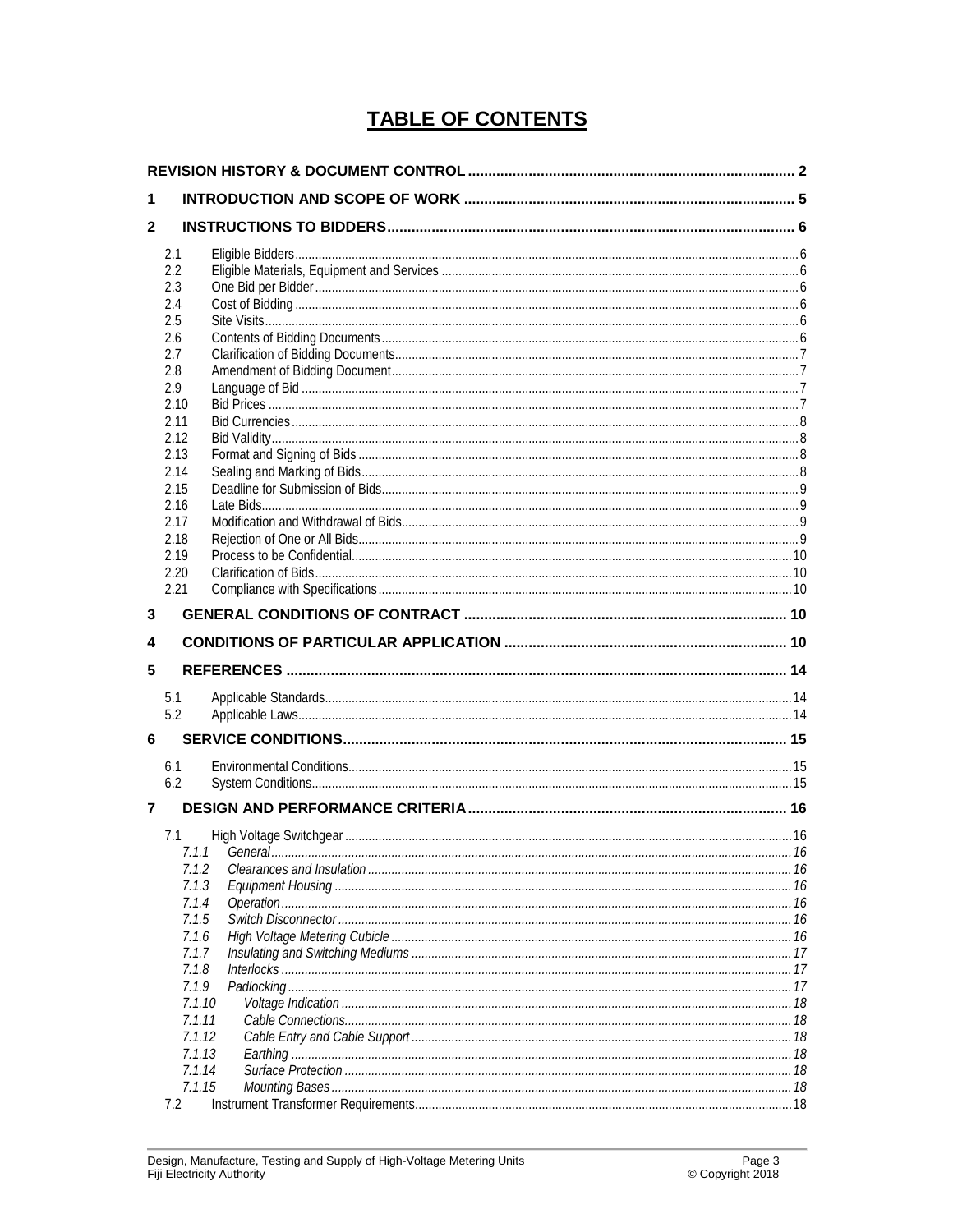|              | 7.2.1                                                                         |  |
|--------------|-------------------------------------------------------------------------------|--|
|              | 7.2.2                                                                         |  |
|              | 7.2.3<br>7.2.4                                                                |  |
| 7.3          |                                                                               |  |
| 7.4          |                                                                               |  |
|              | 7.4.1                                                                         |  |
|              | 7.4.2                                                                         |  |
|              | 7.4.3<br>7.4.4                                                                |  |
| 8            |                                                                               |  |
| 8.1          |                                                                               |  |
| 8.2          |                                                                               |  |
| 8.3          |                                                                               |  |
|              | 8.3.1                                                                         |  |
|              | 8.3.2                                                                         |  |
| 8.4          |                                                                               |  |
|              | 8.4.1<br>8.4.2                                                                |  |
|              | 8.4.3                                                                         |  |
| 8.5          |                                                                               |  |
| 8.6          |                                                                               |  |
| 9            |                                                                               |  |
| 9.1          |                                                                               |  |
| 9.2          |                                                                               |  |
| 9.3          |                                                                               |  |
| 10           |                                                                               |  |
| 11           |                                                                               |  |
| 12           |                                                                               |  |
| 12.1         |                                                                               |  |
| 13           |                                                                               |  |
| 14           |                                                                               |  |
| 15           |                                                                               |  |
|              |                                                                               |  |
| 15.1<br>15.2 |                                                                               |  |
| 15.3         |                                                                               |  |
| 15.4         |                                                                               |  |
|              | LIST OF EXPERIENCE, PERSONNEL & FINANCIAL STATEMENTS 28<br><b>SCHEDULE A:</b> |  |
|              | <b>SCHEDULE B:</b>                                                            |  |
|              | <b>SCHEDULE C:</b>                                                            |  |
|              | SPECIFICATION REQUIREMENT (HIGH-VOLTAGE SWITCHGEAR)  34<br><b>SCHEDULE D:</b> |  |
|              |                                                                               |  |
|              | <b>SCHEDULE E:</b>                                                            |  |
|              | <b>SCHEDULE F:</b>                                                            |  |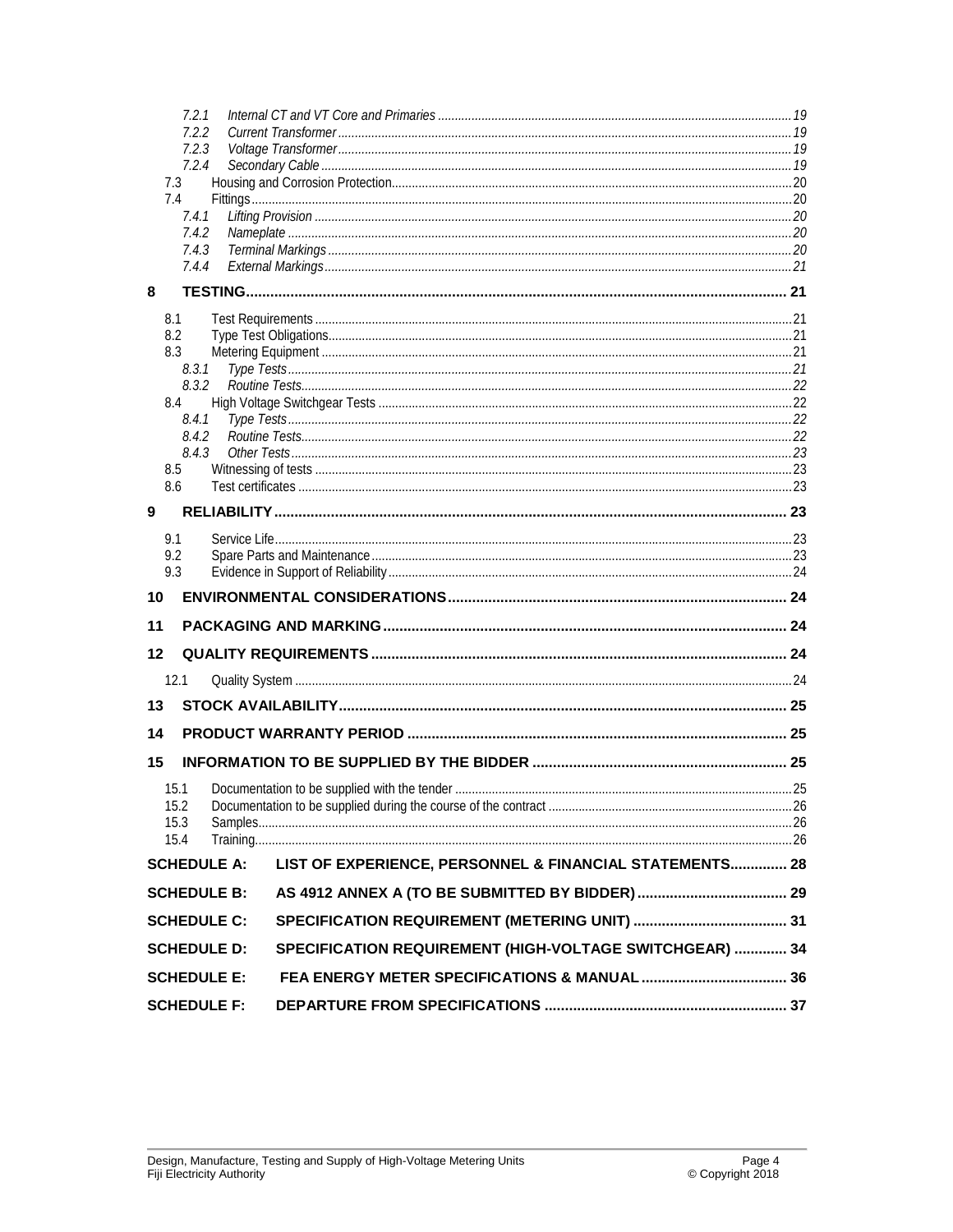## **1 INTRODUCTION AND SCOPE OF WORK**

Fiji Electricity Authority ("FEA") is responsible for generation, transmission and distribution of electricity in Viti Levu, Vanua Levu, Ovalau and Tavueni in Fiji. By the end of 2016, the FEA had 174,530 customers. This included residential, commercial and institutional customers.

FEA is seeking tender bids from reputable manufacturers and suppliers for design, manufacture, testing and supply of high voltage metering units.

The following stock items are covered in these specifications:

| <b>FEA Stock Code</b> | <b>Item Description</b> |
|-----------------------|-------------------------|
| 104592                | 11kV Metering Unit      |

This tender specification outlines the instruction to bidders, design and performance criteria for the high voltage metering units, and supply of these for use in FEA's distribution networks.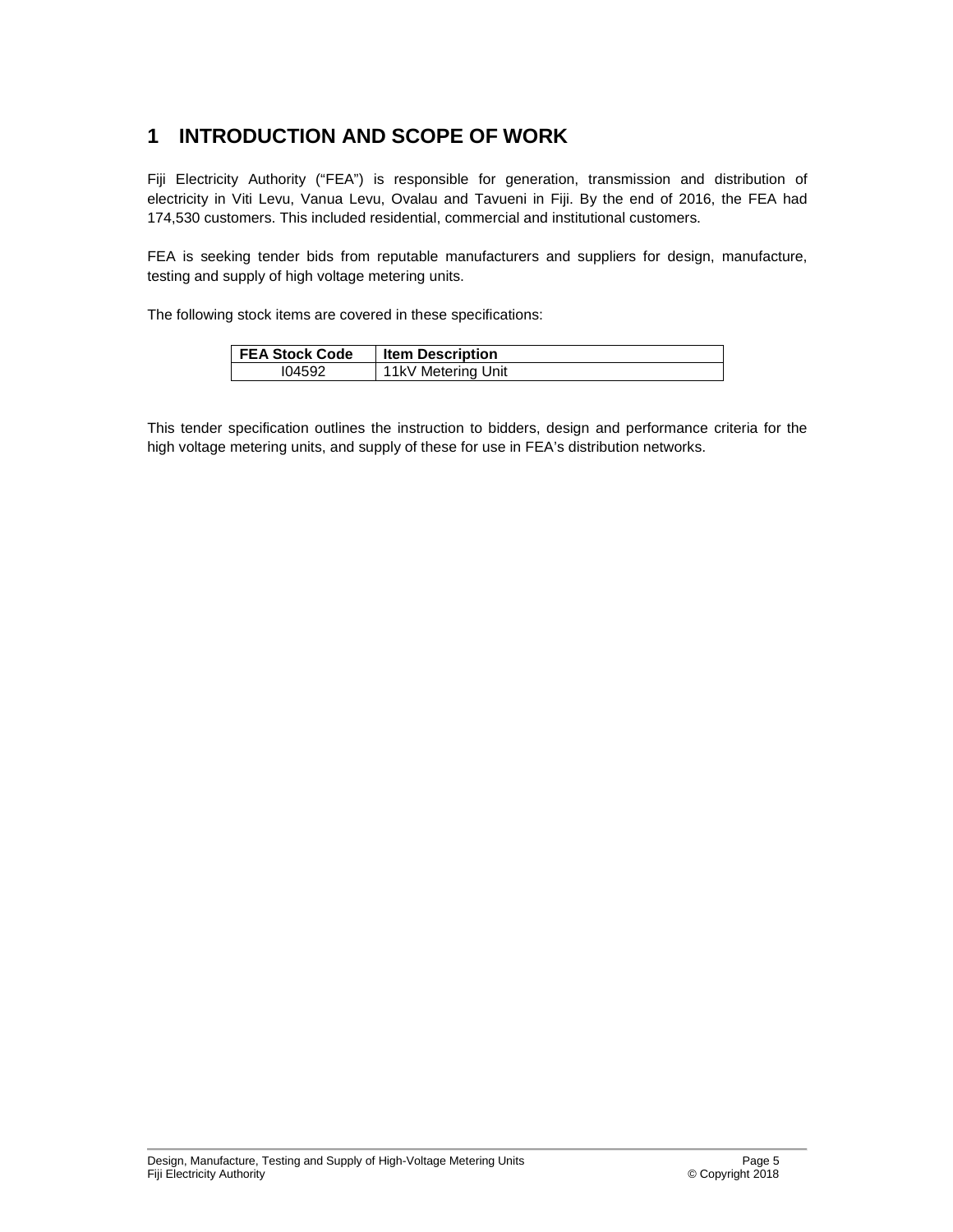## **2 INSTRUCTIONS TO BIDDERS**

### **2.1 Eligible Bidders**

This invitation is open to all Bidders who have sound Financial Background, and have previous experience in design, manufacture, testing and supply of such metering units.

Bidders shall provide such evidence of their continued eligibility satisfactory to FEA as FEA shall reasonably request. Bidders who are not manufacturers of such metering units shall provide evidence of agency.

Bidders shall not be under a declaration of ineligibility for corrupt or fraudulent practice.

### **2.2 Eligible Materials, Equipment and Services**

The materials, equipment, and services to be supplied under the Contract shall have their origin from reputable companies as specified by FEA and from various countries and all expenditures made under the Contract will be limited to such materials, equipment, and services. Upon request, bidders may be required to provide evidence of the origin of materials, equipment, and services.

For purposes of this Contract, "services" means the works and all related services including design services.

For purposes of this Contract, "origin" means the place where the materials and equipment are mined, grown, produced or manufactured, and from which the services are provided. Materials and equipment are produced when, through manufacturing, processing or substantial or major assembling of components, a commercial recognized product results that is substantially different in basic characteristics or in purpose or utility from its components.

The materials, equipment and services to be supplied under the Contract shall not infringe or violate any industrial property or intellectual property rights or claim of any third party.

### **2.3 One Bid per Bidder**

Each bidder shall submit only one bid. A bidder who submits or participates in more than one bid will cause all those bids to be rejected.

### **2.4 Cost of Bidding**

The bidder shall bear all costs associated with the preparation and submission of its bid and FEA will in no case be responsible or liable for those costs.

### **2.5 Site Visits**

No site visits are required for this project.

## **2.6 Contents of Bidding Documents**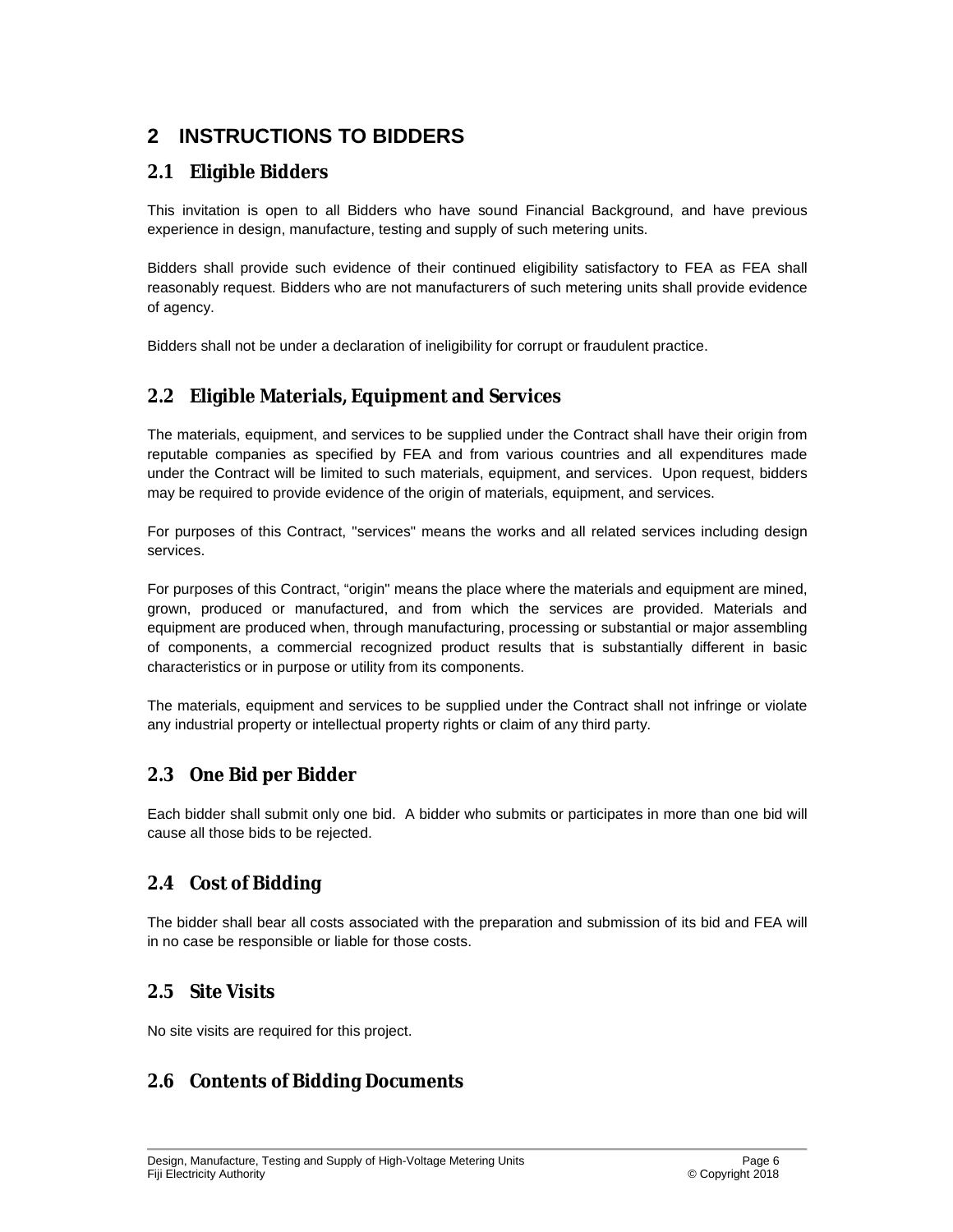The bidder is expected to examine carefully the contents of this Bidding document. Failure to comply with the requirements of bid submission will be at the bidder's own risk. Bids which are not substantially responsive to the requirements of the bidding documents will be rejected.

## **2.7 Clarification of Bidding Documents**

A prospective bidder requiring any clarification of the bidding documents may notify FEA in writing by fax (hereinafter the term "fax" is deemed to include electronic transmission such as facsimile, cable and telex), or email addressed to:

Tuvitu Delairewa General Manager Corporate Services 2 Marlow Street, Suva, FIJI. Phone: 679 3224 185 Facsimile: 679 331 1882 Email: [TDelairewa@fea.com.fj](mailto:TDelairewa@fea.com.fj)

FEA will respond to any request for clarification which it receives earlier than 10 days prior to the deadline for submission of bids.

## **2.8 Amendment of Bidding Document**

At any time prior to the deadline for submission of bids, FEA may, for any reason, whether at its own initiative or in response to a clarification requested by a prospective bidder, modify the bidding documents by issuing addenda.

## **2.9 Language of Bid**

The bid, and all correspondence and documents related to the bid, exchanged between the bidder and the FEA shall be written in the English language.

## **2.10 Bid Prices**

Unless specified otherwise, Bidders shall quote for the entire facilities on a "single responsibility" basis such that the total bid price covers all the Supplier's obligations mentioned in or to be reasonably inferred from the bidding documents in respect of the design, manufacture, including procurement and subcontracting (if any), testing and delivery.

Bidders shall give a breakdown of the prices in the manner and detail called for in this bidding document, or any issued addenda.

Bids shall be given on CIF basis. The point of delivery shall be FEA's Navutu Depot in Lautoka. The term CIF shall be governed by the rules prescribed in the current edition of Incoterms, published by the International Chamber of Commerce, Paris.

FEA has a marine insurance cover for items it is required for purchase for its project and operational works. Bidders are required to comment if the marine insurance component is covered in their bids.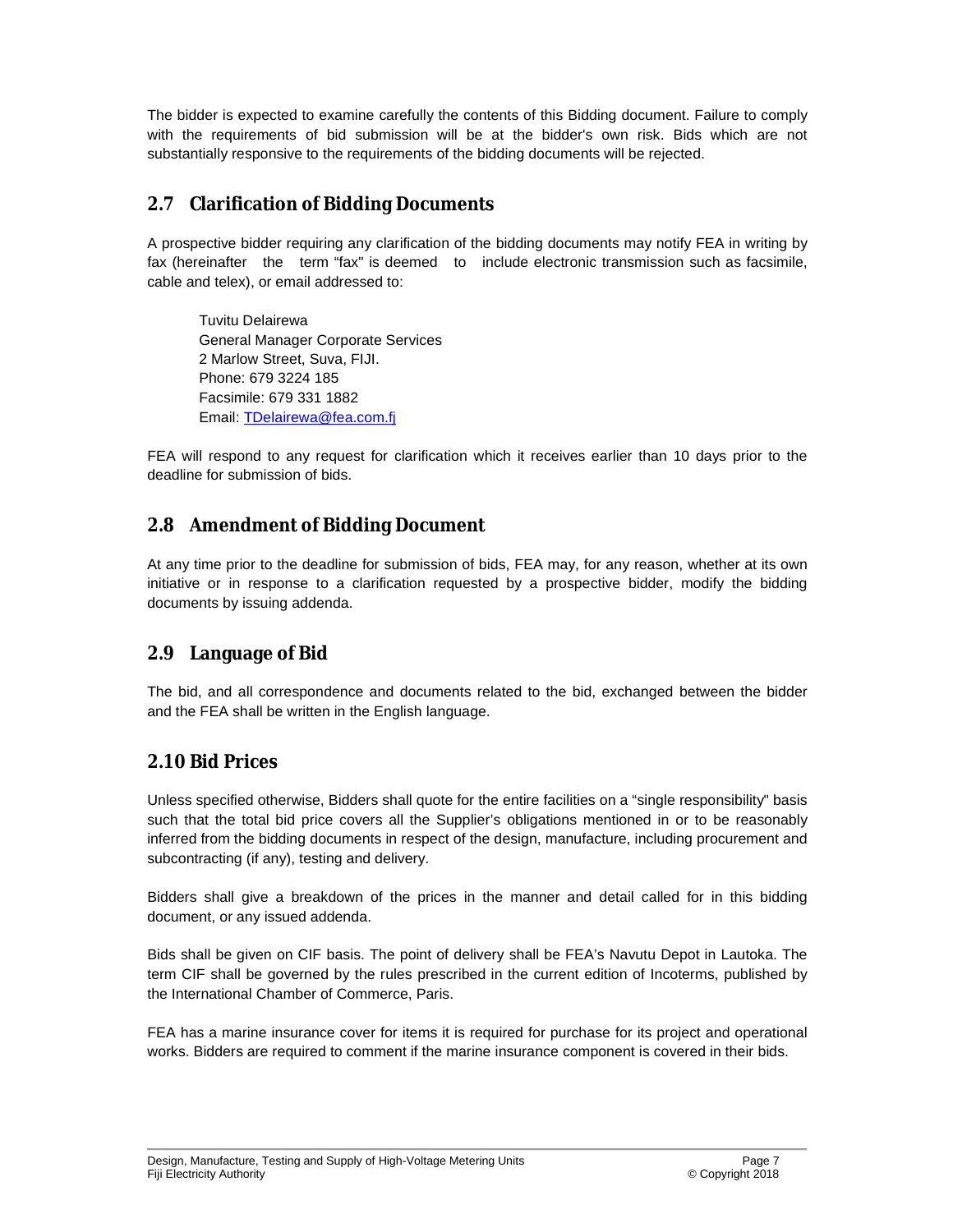## **2.11 Bid Currencies**

Prices shall be quoted in a single currency only.

## **2.12 Bid Validity**

Bids shall remain valid for a period of **180 days** from the date of Deadline for Submission of Bids specified in Sub-Clause 21.1.

## **2.13 Format and Signing of Bids**

The bidder shall prepare one original and two (2) copies of the technical and financial proposals, clearly marking each one as: "ORIGINAL-TECHNICAL & PRICE PROPOSAL", "COPY NO. I - TECHNICAL & PRICE PROPOSAL", etc. as appropriate. In the event of discrepancy between the original and any copy, the original shall prevail.

The original and all copies of the bid shall be typed or written in indelible ink (in the case of copies, Photostats are also acceptable) and shall be signed by a person or persons duly authorized to sign on behalf of the bidder. All pages of the bid where entries or amendments have been made shall be initialed by the person or persons signing the bid.

The bidder shall provide one electronic copy of the Technical and Financial proposals on FEA's electronic tender hosting website, [https://www.tenderlink.com/fea.](https://www.tenderlink.com/fea)

The bid shall contain no alterations, omissions or additions, except those to comply with instructions issued by FEA, or as necessary to correct errors made by the bidder, in which case such corrections shall be initialed by the person or persons signing the bid.

## **2.14 Sealing and Marking of Bids**

The bidder shall seal the original copy of the technical proposal and the original copy of the price proposal and each copy of the technical proposal and each copy of the price proposal in separate envelopes clearly marking each one as: "ORIGINAL-TECHNICAL & PRICE PROPOSAL", "COPY NO. I -TECHNICAL & PRICE PROPOSAL", etc. as appropriate.

The bidder shall seal the original bids and each copy of the bids in an inner and an outer envelope, duly marking the envelopes as "ORIGINAL", "COPY No. 1", etc.

The inner and outer envelopes shall

a) be addressed to FEA at the following address:

Tuvitu Delairewa General Manager Corporate Services 2 Marlow Street, Suva, FIJI. Phone: 679 3224 185 Facsimile: 679 331 1882 Email: [TDelairewa@fea.com.fj](mailto:TDelairewa@fea.com.fj)

And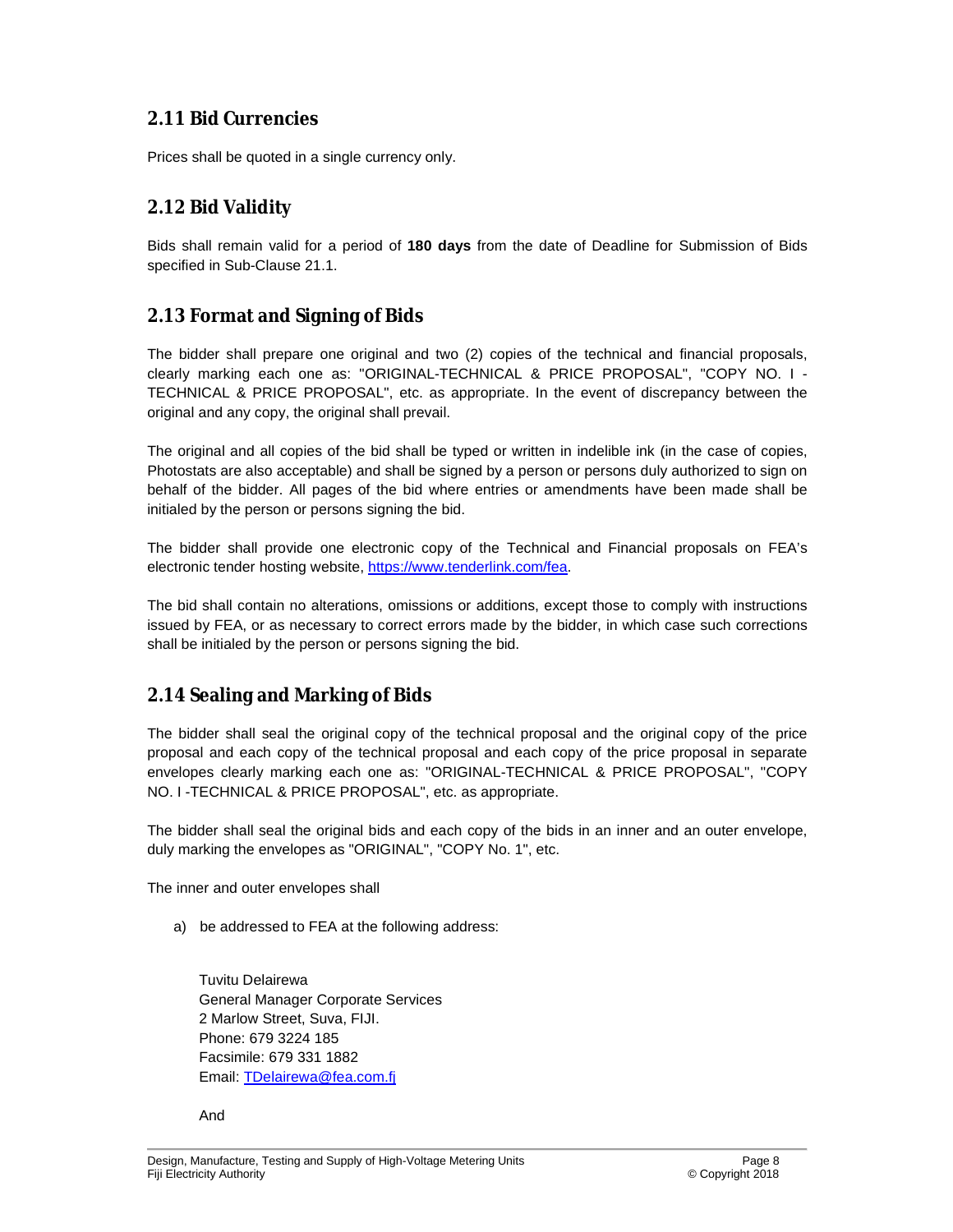- b) bear the following identification:
	- Bid for: Preferred Supplier for Design, Manufacture, Testing and Supply of High-Voltage Metering Units
	- Bid Tender Number: MR 07/2018
	- DO NOT OPEN BEFORE: 1600hrs on 7<sup>th</sup> February 2018

In addition to the identification required, the inner envelope shall indicate the name and address of the bidder to enable the bid to be returned unopened in case it is declared "late" pursuant to Deadline for Submission of Bids.

If the outer envelope is not sealed and marked as above, FEA will assume no responsibility for the misplacement or premature opening of the bid.

## **2.15 Deadline for Submission of Bids**

Bids must be received by FEA at the address specified above no later than 1600 hours (Fiji Time)  $7<sup>th</sup>$ February 2018.

FEA may, at its discretion, extend the deadline for submission of bids by issuing an addendum, in which case all rights and obligations of FEA and the bidders previously subject to the original deadline will thereafter be subject to the deadlines extended.

### **2.16 Late Bids**

Any bid received by FEA after the deadline for submission of bids prescribed above will be rejected and returned unopened to the bidder.

## **2.17 Modification and Withdrawal of Bids**

The bidder may modify or withdraw its bid after bid submission, provided that written notice of the modification or withdrawal is received by FEA prior to the deadline for submission of bids.

The bidder's modification or withdrawal notice shall be prepared, sealed, marked and delivered in accordance with Sealing and Marking of Bids, with the outer and inner envelopes additionally marked "MODIFICATION" or "WITHDRAWAL", as appropriate. A withdrawal notice may also be sent by fax but must be followed by a signed confirmation copy.

No bid may be modified by the bidder after the deadline for submission of bids.

## **2.18 Rejection of One or All Bids**

FEA reserves the right to accept or reject any bid, and to annul the bidding process and reject all bids, at any time prior to award of Contract, without thereby incurring any liability to the affected bidder or bidders or any obligation to inform the affected bidder or bidders of the grounds for the rejection.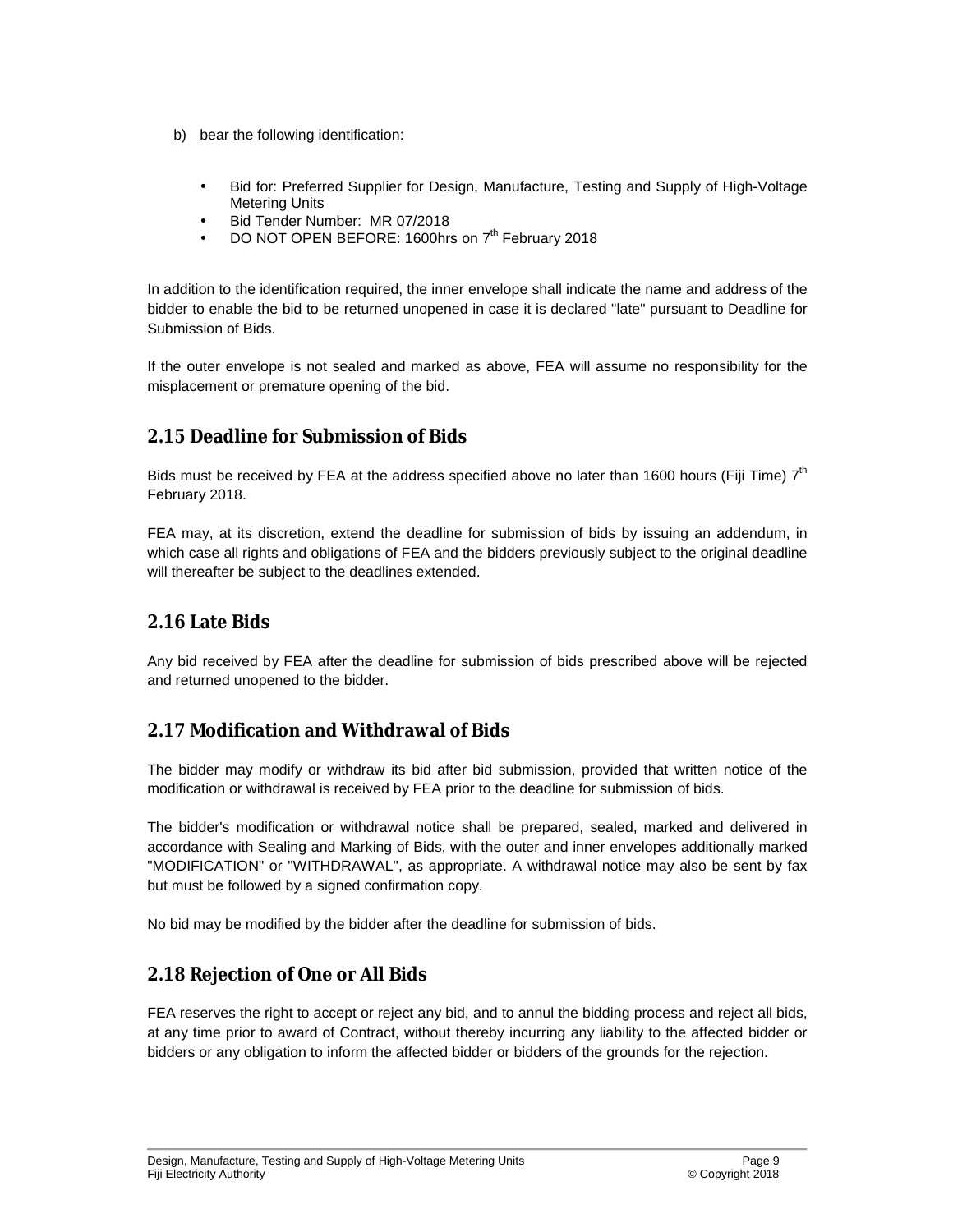## **2.19 Process to be Confidential**

Information relating to the examination, clarification, evaluation and comparison of bids and recommendations for the award of a contract shall not be disclosed to bidders or any other persons not officially concerned with such process. Any effort by a bidder to influence FEA's processing of bids or award decisions may result in the rejection of the bidder's bid.

## **2.20 Clarification of Bids**

To assist in the examination, evaluation and comparison of bids, FEA may, at its discretion, ask any bidder for clarification of its bid. The request for clarification and the response shall be in writing or by fax, but no change in the price or substance of the bid shall be sought, offered or permitted except as required to confirm the correction of arithmetic errors discovered by FEA in the evaluation of the bids.

### **2.21 Compliance with Specifications**

The tender shall be based on the equipment and work specified and shall be in accordance with the Technical Specification. It should be noted that unless departures from specifications are detailed in Schedules of the Technical Specification, the tender would be taken as conforming to the Specification in its entirety. The Bidder shall tender for the whole of the Works included in the Specification.

## **3 GENERAL CONDITIONS OF CONTRACT**

The General Conditions of Contract shall be based upon AS 4912 – 2002 General Conditions of Contract for Periodic Supply of Goods.

The Conditions of Contract comprises two parts:

- 1. Part 1 General Conditions; and
- 2. Part 2 Conditions of Particular Application

## **4 CONDITIONS OF PARTICULAR APPLICATION**

#### **1. Interpretation and Construction of Contract**

Add the following:

*"Bid has the same meaning as tender.*"

#### Replace

"*Base contract sum means the sum of the products ascertained by multiplying the quantities of goods stated in Item 13 by the corresponding unit prices, excluding any additions or deductions which may be required to be made under the Contract.*"

#### **With**

"*Contract sum means:*

- *(a) Where the Purchaser accepted a lump sum, the lump sum;*
- *(b) Where the Purchaser accepted unit prices, the sum of the products ascertained by multiplying the quantities of goods and the corresponding unit prices in the schedule of unit prices; or*
- *(c) Where the Purchaser accepted a lump sum and unit prices, the aggregate of the sums referred to in paragraphs (a) and (b),*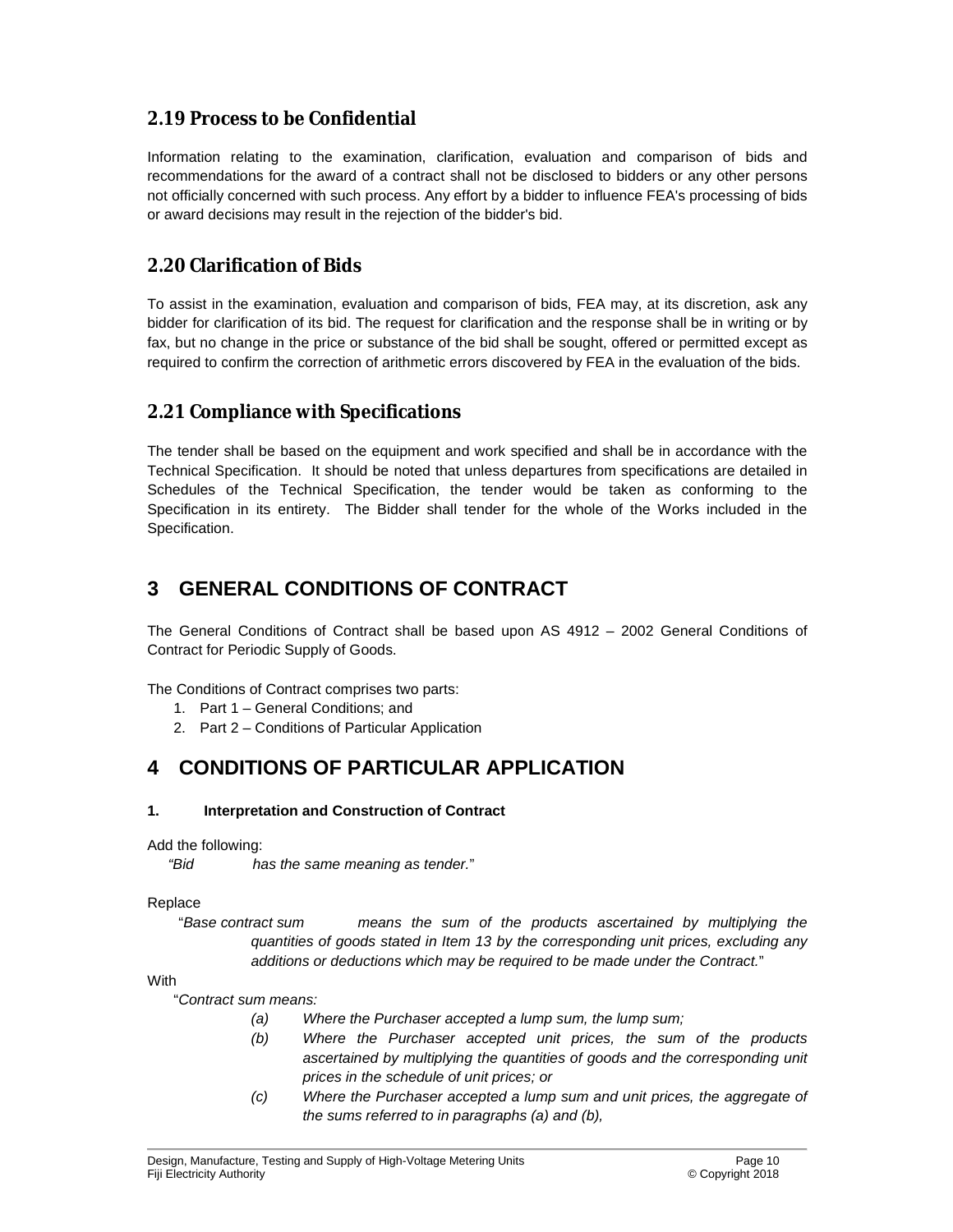*Excluding any additions or deductions which may be required to be made under the Contract.*"

#### **7. Assignment**

Replace *" 7. Assignment" w*ith *" 7. Assignment and Subcontracting"* 

Add *"7.1 Assignment"* after *"7. Assignment and Subcontracting"*

Add the following after paragraph *7.1 Assignment*.

*"7.2 Subcontracting* 

*The Supplier shall not subcontract any part of the Contract without the prior written approval of the Purchaser, which approval shall not be unreasonably withheld. Any sub subcontracting shall not relieve the Supplier from any liability or obligation under the Contract. The Supplier shall if requested by the Purchaser provide copies of the proposed subcontract documents without prices."* 

#### **9. Warranties**

Replace "*9. Designated Items*" and its contents with the following

"*9. Warranties* 

#### *9.1 Ownership*

*The Supplier represents and warrants that:* 

- *a) It is the legal and beneficial owner of the goods; and*
- *b) that upon payment of the contract sum no person other than the Purchaser will be entitled to hold any interests in, or hold any encumbrance over, the goods.*
- *9.2 Supplier's Warranty*

*The Supplier represents and warrants that the goods will upon delivery:* 

- *a) comply in all respects with the Contract;*
- *b) be suitable for the purpose stated in Item 5;*
- *c) be of merchantable quality;*
- *d) conform to any sample provided by the Supplier and approved by the Purchaser.*
- *e) in the absence of any specific provision of the Contract, meet any relevant Australian Standard and industry best practice;*
- *f) be free of design defects;*
- *g) be, unless otherwise agreed, new.*

If the Supplier is in breach of any of the warranties in this clause 9, the Purchaser may, in *addition to the Purchaser's other rights and remedies, at any time give 7 days' written notice to the Supplier to rectify such breach, and if the Supplier fails to comply with such notice, the Purchaser may employ others to carry out works required to satisfy the warranty. The cost thereby incurred shall be moneys due and payable to the Purchaser.* 

*The representation and warranties in this clause survive the completion or earlier termination of the Contract and each warranty in this clause is independent of, and is not limited by, reference to any other warranty.*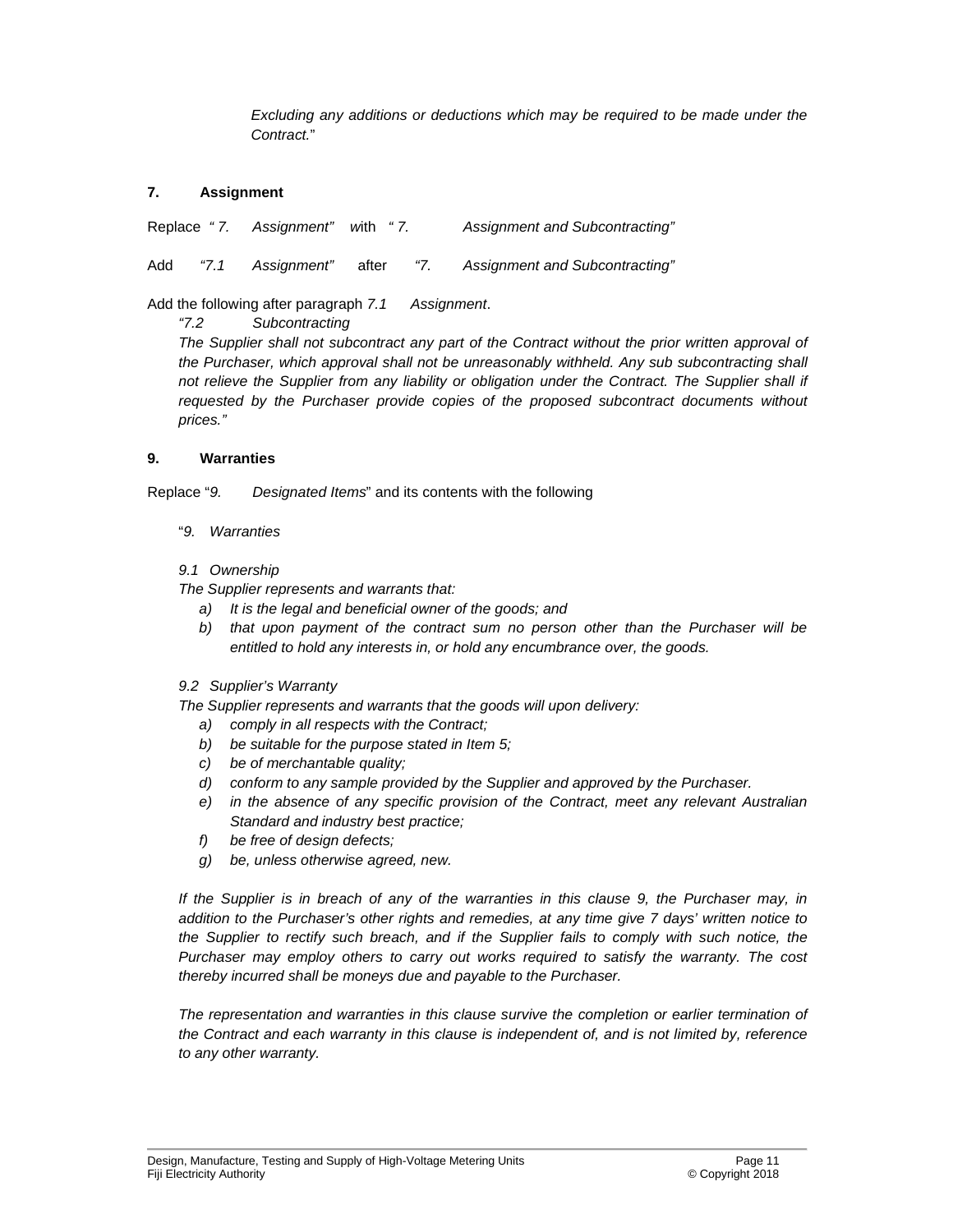*The Supplier shall obtain all warranties relevant to the goods from manufacturer or suppliers or as otherwise specified in the Contract, including any warranties that are provided by any subcontract and ensure that the Purchaser has the benefit of those warranties.* "

#### **19. Delivery**

Add the following to 19.1 Date and Place for Delivery, at the end,

*"The Supplier must ensure that all goods are properly, safely and securely packaged and labeled for identification and safety as follows:* 

- *a) the goods must be individually packaged for transport so that they are protected from all reasonably foreseeable condition which might cause corrosion, deterioration or physical or bearing damage during handlings and transport. All packaging and preservation materials must be supplied by the Supplier; and*
- *b) each package must be clearly and indelibly inscribed with the Purchaser's name, the address of the delivery place, the Purchaser's contract number and any safety warnings for the contents."*

#### **24. Payment**

*Under 24.1 Invoices and Time for Payment, make the following change.* 

#### *Replace*

*"Within 14 days after receiving an invoice under this Sub-clause, the Purchaser shall pay to the Supplier the amount then due to the Supplier pursuant to the Contract."* 

#### **28. Dispute Resolution**

Replace "28.2 Conference" and contents with the following:

#### *"28.2 Conference*

Within 14 days after receiving a notice of dispute, the parties shall confer at least once to resolve *the dispute or to agree on methods of doing so, including, but not limited to, mediation, conciliation, binding expert determination and arbitration, of the whole of any part of the dispute. Where arbitration is agreed method of resolution, the arbitration shall be conducted in accordance with the rules of Item 38(b) and the arbitrator, unless otherwise agreed, shall be nominated by the President of the Fiji Institute of Engineers.* 

*At every such conference, each part shall be represented by a person having authority to agree to such resolution or methods. All aspects of every such conference except the fact of occurrence shall be privileged.* 

*If the dispute has not been resolved nor a method of resolution agreed within 56 days of service of the notice of dispute, that dispute shall be dealt with in accordance with subclause 28.3."* 

#### Replace "28.3 Arbitration" and contents with the following

#### "*28.3 Elevation of Disputes*

*If the parties are unable to resolve the dispute or agree a method of resolution in accordance with sub clause 28.2:*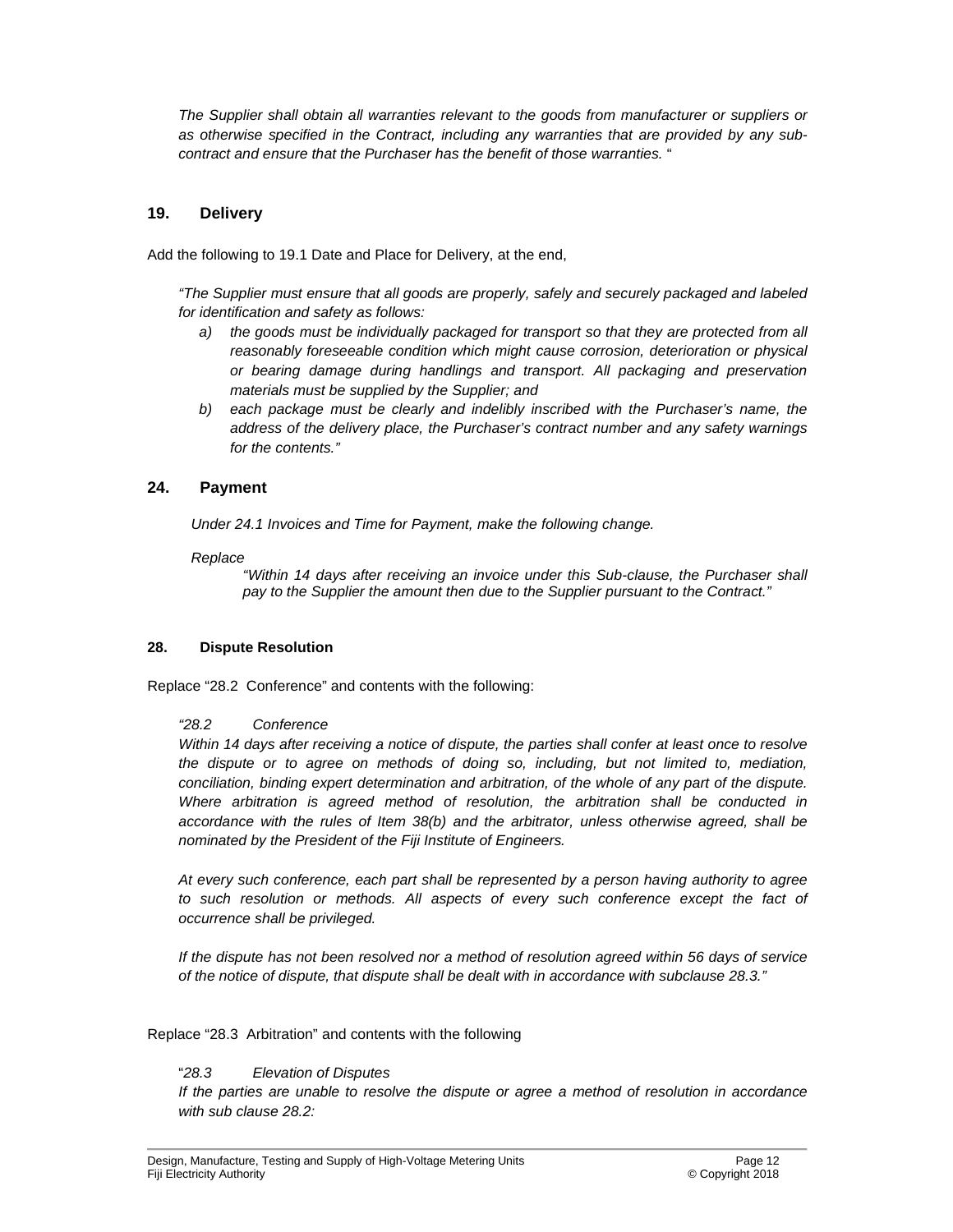- *a) the dispute shall be referred to the Chief Executive Officer, or a duly authorized representative, of the Purchaser and the Chief Executive Officer/Managing Director, or a duly authorized representative, of the Supplier to resolve the dispute or agree on a method of resolution;*
- *b) the individuals referred to in sub clause 28.3 (a) shall meet within 14 days after referral of the dispute in an effort to resolve the dispute or agree a method of resolution;*
- *c) if the individuals referred to in sub clause 28.3 (b) are unable to resolve the dispute but agree at that meeting on a method of resolution, they shall also nominate a timeframe for the commencement and conclusion of the method of resolution; and*
- *d) if the individuals so referred to in sub clause 28.3(b) are unable to resolve the dispute or agree a method of resolution, each within 14 days of the dispute being referred, either parts may give written notice to the other stating that the parties have been unable to resolve the dispute or agree a method of resolution.*

*Where arbitration is the agreed method of resolution, the arbitration shall be conducted in accordance with the Rules stated in Item 38(b) and the arbitrator, unless otherwise agreed, shall be nominated by the President of the Fiji Institute of Engineers.*"

Replace "28.4 Summary Relief" and the contents with the following:

#### *"28.4 Instituting Proceedings*

*Neither party shall proceed to resolve a dispute by instituting court proceedings until issuing to, or receiving from, the other party, a notice in accordance with sub clause 28.3(d)."* 

Add the following after 28.4 Institutional Proceedings

#### "*28.5 Summary Relief*

*Nothing herein shall prejudice the right of a party to institute proceedings to enforce payment due under the Contract or to seek injunctive or urgent declaratory relief."* 

#### **Annexure A**

Replace Annexure A Part A with the form provided in Schedule B.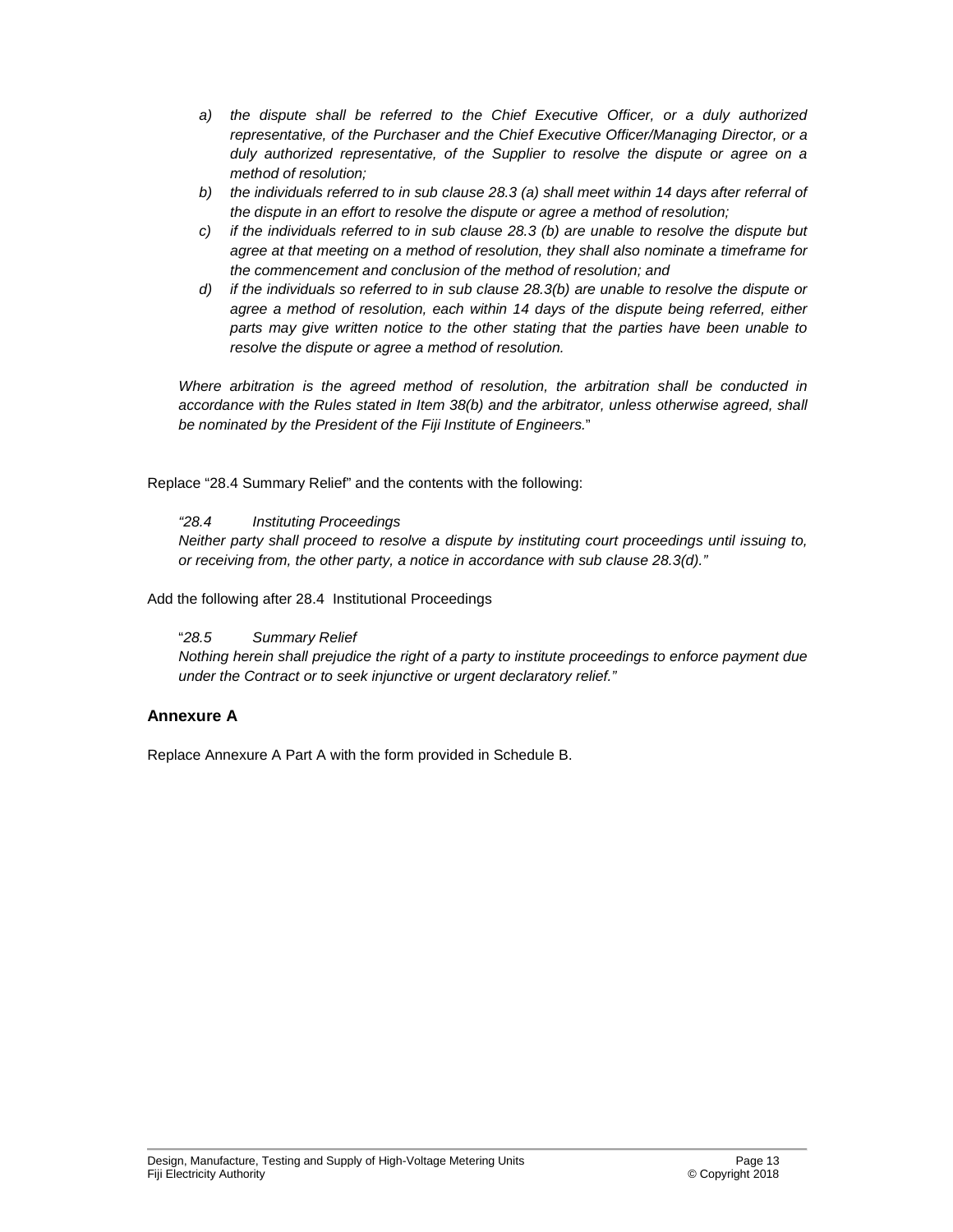## **5 REFERENCES**

## **5.1 Applicable Standards**

High voltage metering units shall be designed, manufacture and tested in accordance with the following Australian Standards and all amendments issued prior to the date of closing of tenders except where varied by this Specifications.

| AS 1100          | Drawing Practice Scales - Part 7                                                                              |
|------------------|---------------------------------------------------------------------------------------------------------------|
| AS 1194          | Winding Wires Parts $1 - 4$                                                                                   |
| AS 1243          | Voltage transformers for Measurements and Protection                                                          |
| AS/NZS 1580      | Paints and Related Materials - Methods of Test                                                                |
| AS 1627          | Metal Finishing - Preparation and Pretreatment of Surfaces                                                    |
| AS 1650          | <b>Galvanized Coatings</b>                                                                                    |
| AS 1675          | Error Ratio & Phase angle for Current Transformers                                                            |
| AS 1767.1        | Insulating Oil for Transformers and Switchgear                                                                |
| AS 1931          | HV Testing Techniques - General Definitions and Test Techniques                                               |
| AS 2312          | Guide to the Protection of Iron and Steel Against Exterior Atmospheric Corrosion                              |
| AS 2700          | <b>Colour Standards for General Purposes</b>                                                                  |
| AS 3000          | Electrical Installations                                                                                      |
| AS 4436          | Guide for Selection of Insulators in Respect of Polluted Conditions                                           |
| AS 4680          | Hot-dip galvanized (zinc) coatings on fabricated ferrous articles                                             |
| AS 60137         | Insulated Bushings for Alternating Voltages above 1000V                                                       |
| AS 60529         | Degrees of Protection provided by Enclosures for Electrical Equipment                                         |
| AS 62271.200     | High Voltage Switchgear and controlgear (Part 200)                                                            |
| AS/NZS 9001      | Quality Systems Model for Quality Assurance in Design, Development, Production,<br>Installation and Servicing |
| IEC 60068        | Environmental Testing (All parts)                                                                             |
| IEC 60694        | Common specifications for high voltage switchgear and controlgear standards                                   |
| IEC 61619        | Insulating liquids - Contamination by polychlorinated biphenyls (PCBs) - Method of                            |
|                  | determination by capillary column gas chromatography                                                          |
| IEC 61869        | Instrument Transformers (all parts)                                                                           |
| IEC 62271        | High voltage switchgear and controlgear (all parts)                                                           |
| <b>IEC 17025</b> | General requirements for the competence of testing and calibration laboratories                               |
|                  | Production, Installation and Servicing                                                                        |

Equipment's conforming to any international standard(s) which ensure(s) equal or better quality than the standard(s) mentioned above will also be acceptable and in such case(s) the copy of standard (English version) adopted should be provided with the Bid.

Should inconsistencies be defined between Standards and these Specifications, this Specification will take precedence. However, significant inconsistencies shall be referred to FEA for resolution.

## **5.2 Applicable Laws**

The Bidder warrants (without limiting any other warranties or conditions implied by law) that all Goods have been produced, sold and delivered to FEA in compliance with all applicable laws (including all workplace health and safety and electrical safety legislations and codes of conduct).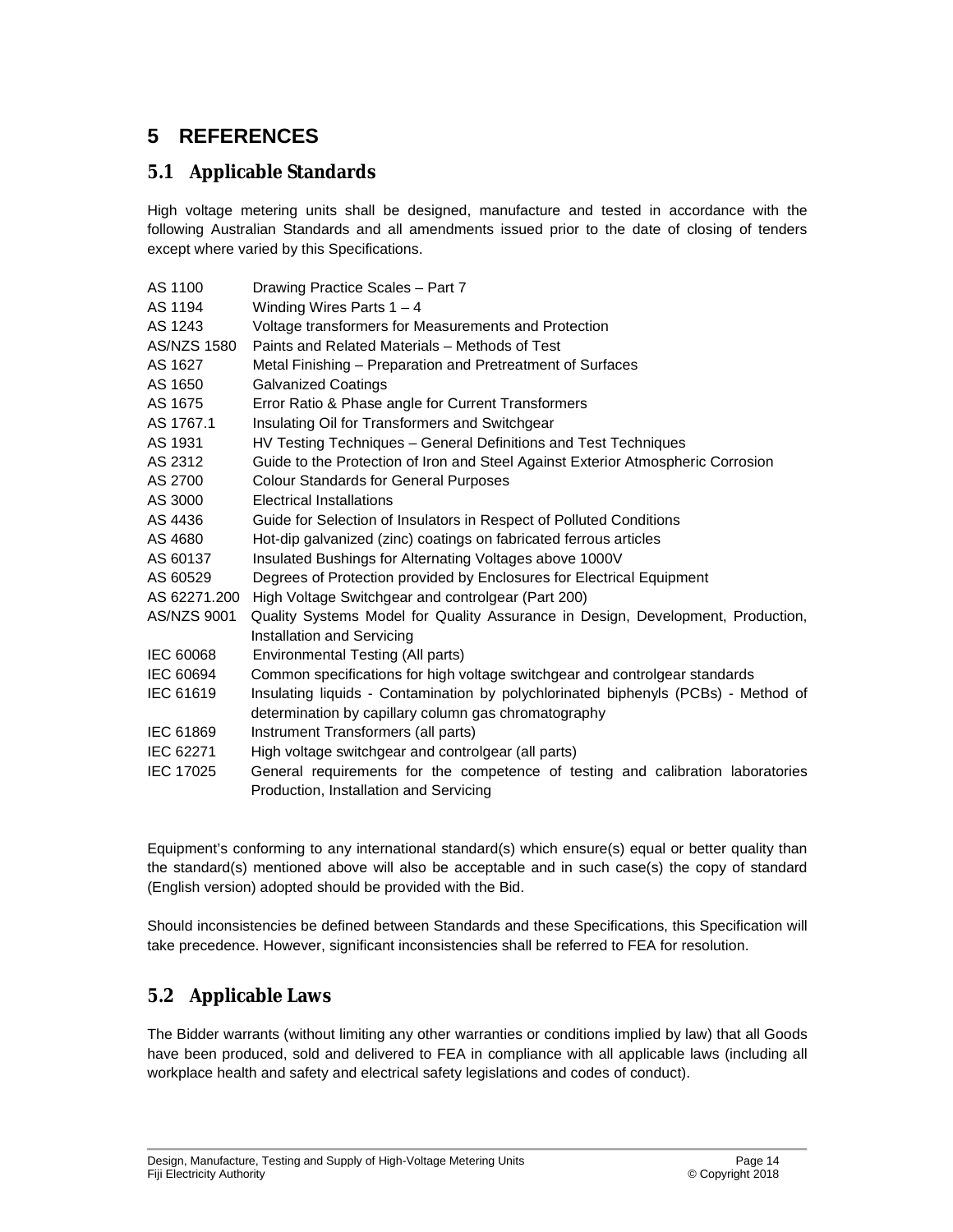## **6 SERVICE CONDITIONS**

### **6.1 Environmental Conditions**

The high voltage metering units shall be suitable for installation outdoors and shall be designed to withstand the service conditions of Clause 1.2 of AS 2374 (Part 1), with the following additions.

| Height above sea level      | <b>The Company</b> | not exceeding 1000 m                                        |                                                                      |
|-----------------------------|--------------------|-------------------------------------------------------------|----------------------------------------------------------------------|
| Atmosphere                  |                    | Saliferous, corrosive and dusty                             |                                                                      |
| Ambient temperature         |                    | Peak:<br>24 Hour Average:<br>Annual Average:<br>Minimum:    | $40^{\circ}$ C<br>$30^{\circ}$ C<br>$22^{\circ}$ C<br>$10^{\circ}$ C |
| Relative Humidity (Average) | ÷                  | 90%                                                         |                                                                      |
| Annual Average Rainfall     |                    | 1900 mm                                                     |                                                                      |
| Wind Speed                  |                    | Sustained:<br>Gusts<br><b>Contract</b>                      | 55<br>m/s<br>$70 - 110$ m/s                                          |
| Isokeraunic Level           |                    | 60 Thunder days per year                                    |                                                                      |
| Seismic                     |                    | To a maximum of 7 on the open-ended<br><b>Richter Scale</b> |                                                                      |

**Note:** Fiji is situated in a region where cyclones are experienced frequently. All plant and equipment shall be designed and constructed to withstand these extreme conditions. All plant and equipment shall be rust proof, vermin proof and weather proof and designed to be suitable for a damp, tropical climate, which may be experienced simultaneously.

## **6.2 System Conditions**

The rated frequency of FEA's power system is 50 Hz.

Each unit shall be suitable for use on its respective system position.

| Highest (Equivalent) System Voltage: | 12kV                |
|--------------------------------------|---------------------|
| Number of phases:                    | 3                   |
| Impulse Withstand voltage (peak):    | 95kV (peak)         |
| Power frequency withstand voltage:   | 28 kV               |
| Nominal system voltage:              | 11kV                |
| System earthing:                     | Effectively earthed |
| <b>Short Circuit Level</b>           | 25kA for 3sec       |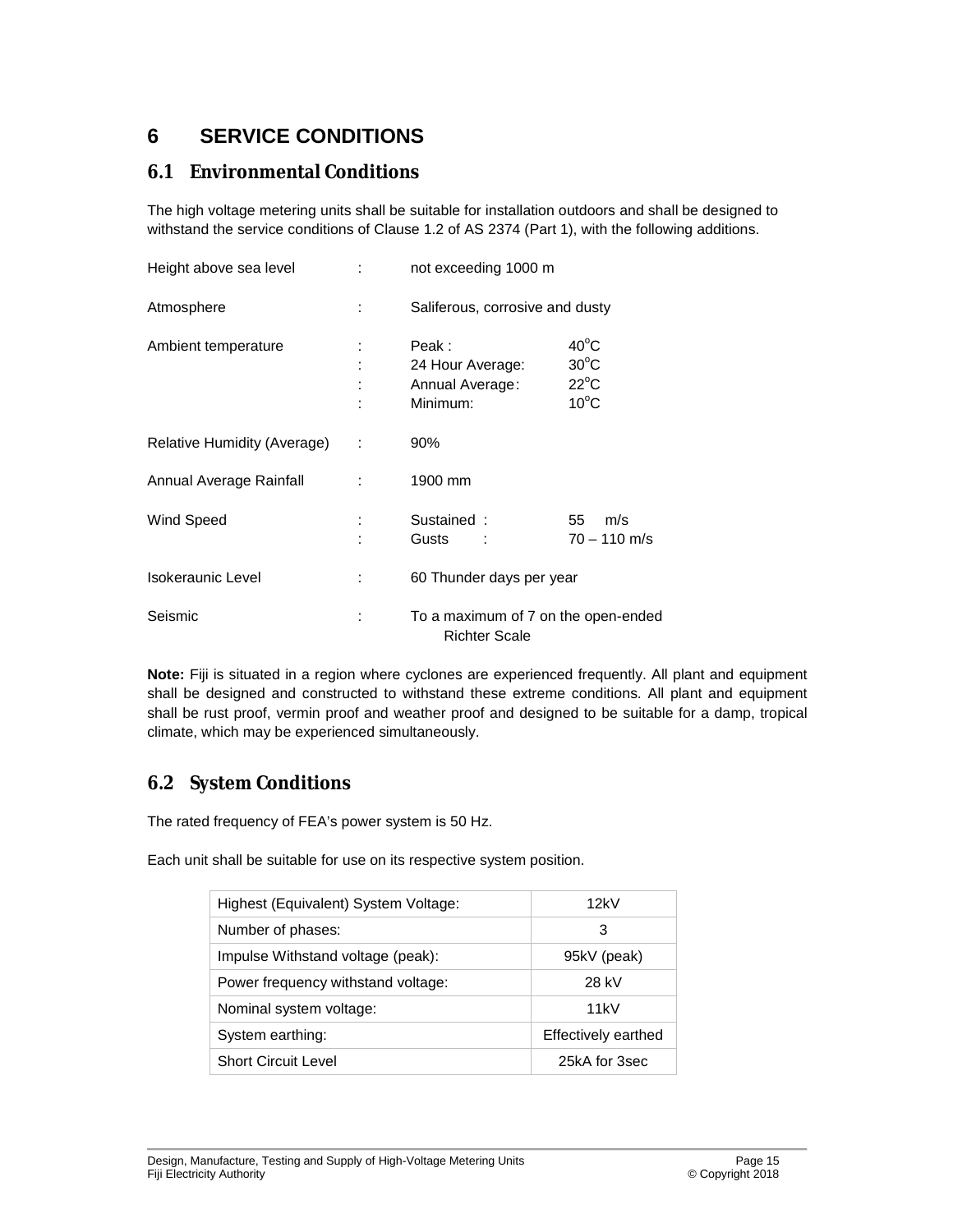## **7 DESIGN AND PERFORMANCE CRITERIA**

### **7.1 High Voltage Switchgear**

#### **7.1.1 General**

The high-voltage switchgear shall be provided with the metering cubicle and switch/disconnector cubicle to allow incoming cable connections. The metering cubicle shall house the metering equipment, including the instrument transformers. Options shall be provided to allow either a single incoming cable connection or two cable connections. The high voltage switchgear will be bonded to an earthing system using (green/yellow) at least PVC insulated 70 mm² copper cable.

The primary busbar system shall be designed to have a continuous rating of 630Amps minimum, without any temperature-dependent factors.

#### **7.1.2 Clearances and Insulation**

The minimum electrical clearance in air to earth for all high voltage parts of the equipment shall be not less than that specified in AS 2067. All current carrying high voltage conductors that are air insulated (not in SF6 gas tank) shall be enclosed with either cold shrink or thermofit insulation.

#### **7.1.3 Equipment Housing**

The design of the HV switchgear shall be such that all electrically active parts of each switchgear function and inter-bay busbars are housed in a sealed enclosure.

#### **7.1.4 Operation**

The HV switchgear shall be ergonomically designed with operating handles preferably of the removable type. The handle shall be of such a length that it complies with the relevant internal arc protection requirements and extends beyond the enclosure to enable ease of operation. The effort exerted on the handle by the operator should not be more than 250 N.

#### **7.1.5 Switch Disconnector**

The switch disconnector along with the earth switch shall be load breaking and fault making type and comply in all respects with AS 60265.1-2001, AS 62271.102-2005 and AS 62271.100-2008. Switches shall be designed for interrupting full rated current as stated as well as small inductive or capacitive currents involved in disconnecting cables or overhead lines.

The switch-disconnector shall be provided with an interlocked earthing switch for earthing the isolated incomer cable. Option of having two independent manual operating mechanisms for switch disconnector and earth switch is also acceptable. However the Bidder shall ensure that the safety of operators is not compromised and the interlock systems are provided in these specifications.

The design shall prevent simultaneous closing of the main switch contacts and the earth switch contacts. The switch-disconnectors and earth switches shall be three-phase and gang operated. The earth switch contacts shall be designed to close into a fault and shall have the same short circuit capacity as that of the main switch disconnector itself. The front panel of each switch unit shall incorporate a mimic display of the switching arrangement with clear signs to ensure a high level of safety in operation. The operating positions shall be clearly marked, indicating the "ON" and "OFF" position for both the switch-disconnector and earthing switch.

### **7.1.6 High Voltage Metering Cubicle**

The high voltage metering cubicle shall be a component of the high voltage switchgear system and house the instrument transformers required to make the complete HV metering solution. It shall be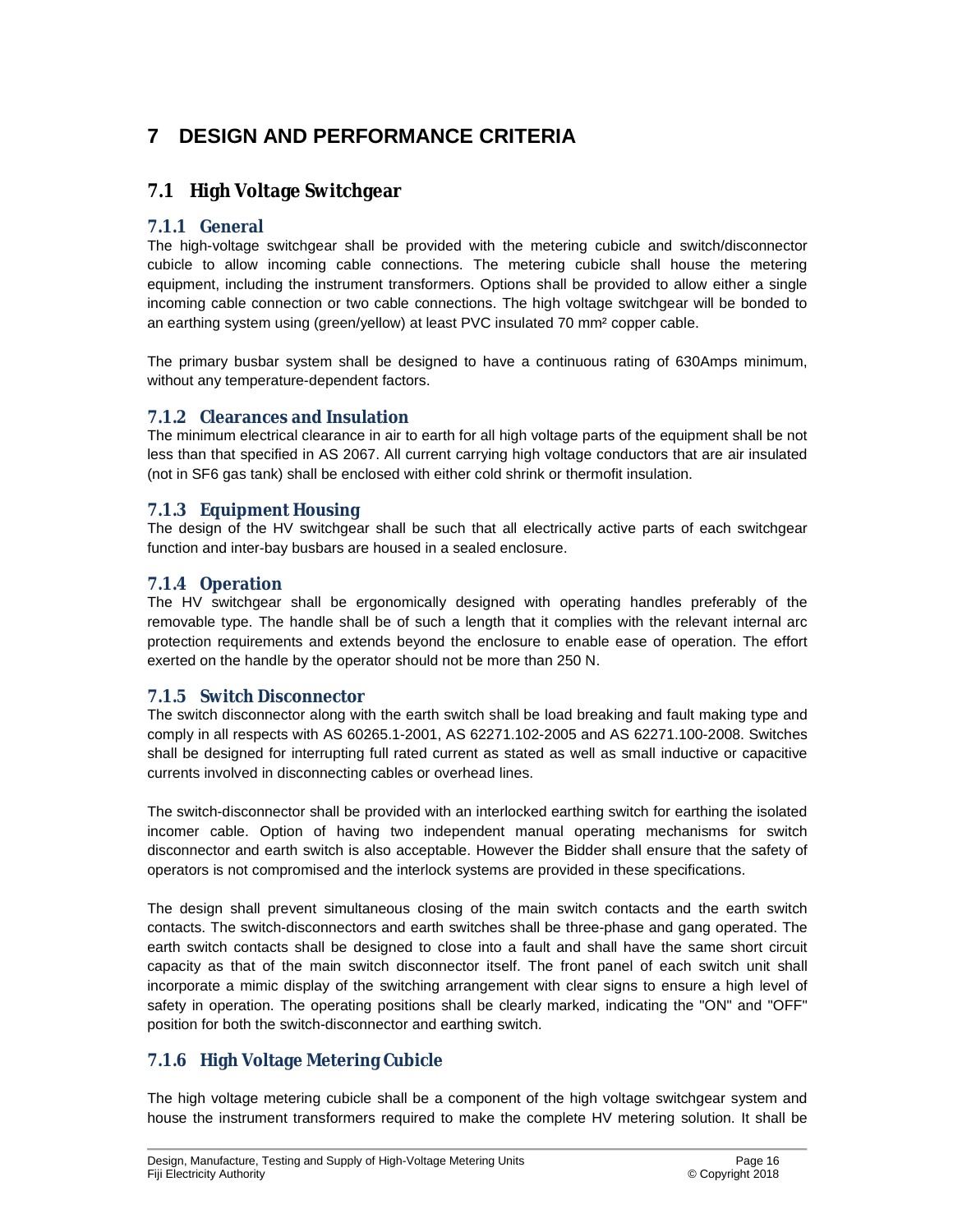designed such that if the current transformers or voltage transformers are to be replaced in future, then they shall be done with ease. Instructions for such repair or replacement work shall be provided with the offer.

The cubicle shall be designed to allow single-core,  $300$ mm<sup>2</sup> Aluminium cables connections per phase.

#### **7.1.7 Insulating and Switching Mediums**

Switch units shall be of vacuum or SF6 gas interrupter type. Oil immersed switchgear will NOT be considered.

The detailed procedure for replacing a vacuum bottle shall be stated in the instruction manual.

Where SF6 gas interrupters are used, it shall comply with the requirements of AS 62271-200. Switchgear that requires the periodic filling of SF6 gas WILL NOT be considered. A stainless steel label shall be fixed to the switchgear stating the total mass and volume of SF6 gas present in the switchgear at a specified date. The Bidder shall state the nominal SF6 gas filling pressure and nominal fill temperature.

The annual loss rate of SF6 gas shall not exceed 0.1% of the total mass. The Bidder shall confirm that this requirement can be achieved and detail the guaranteed annual loss rate for the Switchgear. Any departure from this requirement shall be clearly stated in the Technical Schedules. The Bidder shall guarantee that pressure of the SF6 gas shall be above the operating limit throughout the lifetime of the switchgear.

A robust SF6 gauge(s) shall be provided for visual indication of SF6 gas pressure inside the switchgear chamber. The SF6 gauge shall be readily visible from the front of the unit without the necessity to remove any covers and be clearly marked to indicate the normal gas pressure by a green area on the gauge face and the low gas pressure by a red area on the gauge face.

The switchgear and busbar housing containing SF6 gas shall be sealed for life except one common access point for the SF6 gas gauge sensor via the SF6 gas non return valve. A separate low pressure SF6 gas switch shall be provided for low pressure alarm. The low pressure switch is to be set to operate at pressure which will indicate loss of SF6 within switchgear and will not generate false alarms as the SF6 gas pressure drops due to the ambient temperature drop or change.

Bidder shall state the pressure at which the switch is activated (in bar or kPa) which shall be greater than atmospheric pressure.

#### **7.1.8 Interlocks**

An adequate mechanical interlock system shall be provided to prevent mal-operation and to ensure operator safety. The design of the interlock system must be such that it shall not be possible for the operator to physically override the interlock controls.

#### **7.1.9 Padlocking**

The switchgear shall have robust padlocking facilities for locking each switch operating handle entries in the "ON" or "OFF" position. This provision includes switch-disconnector and fuse-switch and earth switch. These locking facilities shall prevent inadvertent operator switching as well as unauthorized switching.

The switchgear shall have a minimum 10 mm diameter hole for attaching the padlock at the lips of the operating handle entries. The padlocking facility material shall be robust and compatible with the life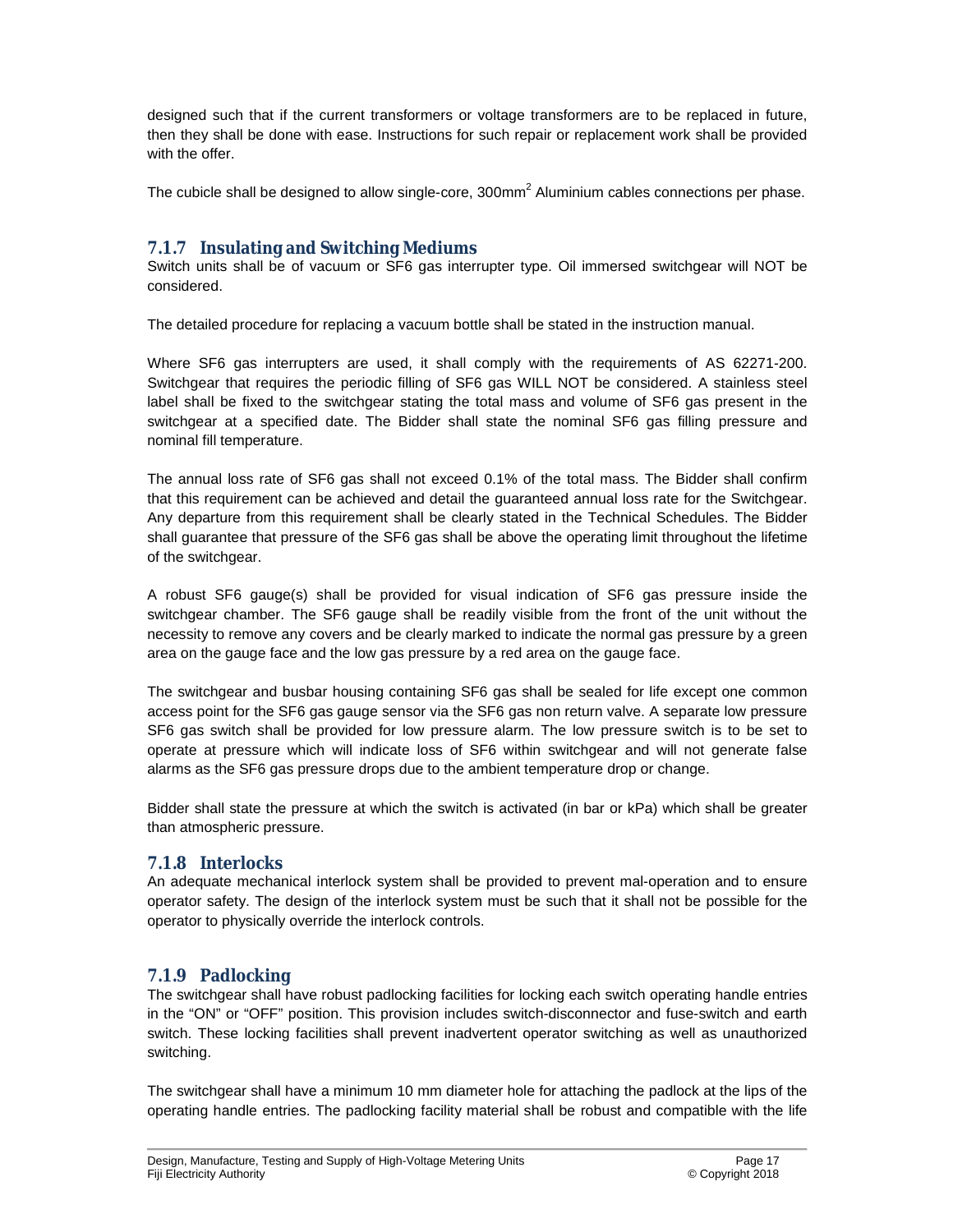of the switchgear. The Bidder shall ensure that the padlocking facilities are properly secured so that they are not susceptible to damage during transportation.

#### **7.1.10 Voltage Indication**

The switchgear shall provide a means of permanent voltage indication with bright indicators on all phases. Provision shall also be made for the use of test lamps as an additional means of voltage indication. The switchgear shall have voltage test points to allow phasing out of the switchgear. Voltage indication systems that require an external power supply will not be accepted.

#### **7.1.11 Cable Connections**

The switch-disconnector and metering cubicles of the switchgear shall be provided with a cable box, enclosure or compartment suitable for the cable terminations. The switchgear shall be equipped with facilities for earthing and testing of all connecting cables. There shall be adequate clearances so that HV testing of a cable may be carried out with safety for both the tester and equipment.

Bidders shall ensure that the cable compartment is designed to accommodate single-core 300mm<sup>2</sup> Aluminium-core XLPE insulated cables per phase.

#### **7.1.12 Cable Entry and Cable Support**

Incoming cables shall be bottom entry. Suitable cable supports in the form of cable mounting plates and cable cleats complete with mounting accessories shall be supplied at the base of the switchgear units to support incomer cables so that the weight of the cables is not transferred to the switchgear terminal bushings.

#### **7.1.13 Earthing**

Earth connection points for terminating suitably sized cable lugs for the purpose of making earth connections shall be provided. All earth bars shall be rated for fault currents to allow for the termination of cable screen wires. The preferred location of these earth connection points shall be located inside the front left and right hand panel near the base of the leftmost and rightmost cable compartments respectively and away from the cable terminations.

#### **7.1.14 Surface Protection**

The Equipment may be installed in severely corrosive condition mainly induced by water, salt laden atmosphere and low levels of industrial pollutants. FEA requires all exposed internal and external surfaces to be cleaned, prepared and treated with a coating system suitable for severe marine environments corrosion category E-M in accordance with AS 2312-2002. It is not expected that the switchgear will require re-coating during the anticipated lifespan of the Equipment.

The estimated life of the protective coating shall also be specified.

Bidders shall provide details of all tests (accelerated aging, salt spray, fog, impact, etc.) that prove the effectiveness of the proposed protective coating. All testing shall be carried out in accordance with AS 1580.0-2004 or equivalent international standards.

#### **7.1.15 Mounting Bases**

Bidders shall advise if mounting bases are required for all switchgear, to prevent deformation of the equipment and its functionality during handling, lifting or transportation. Bidders shall submit details of the handling, lifting or transportation instruction for such a design with the bid. Separate designs and installation instructions along with details of centre of gravity.

### **7.2 Instrument Transformer Requirements**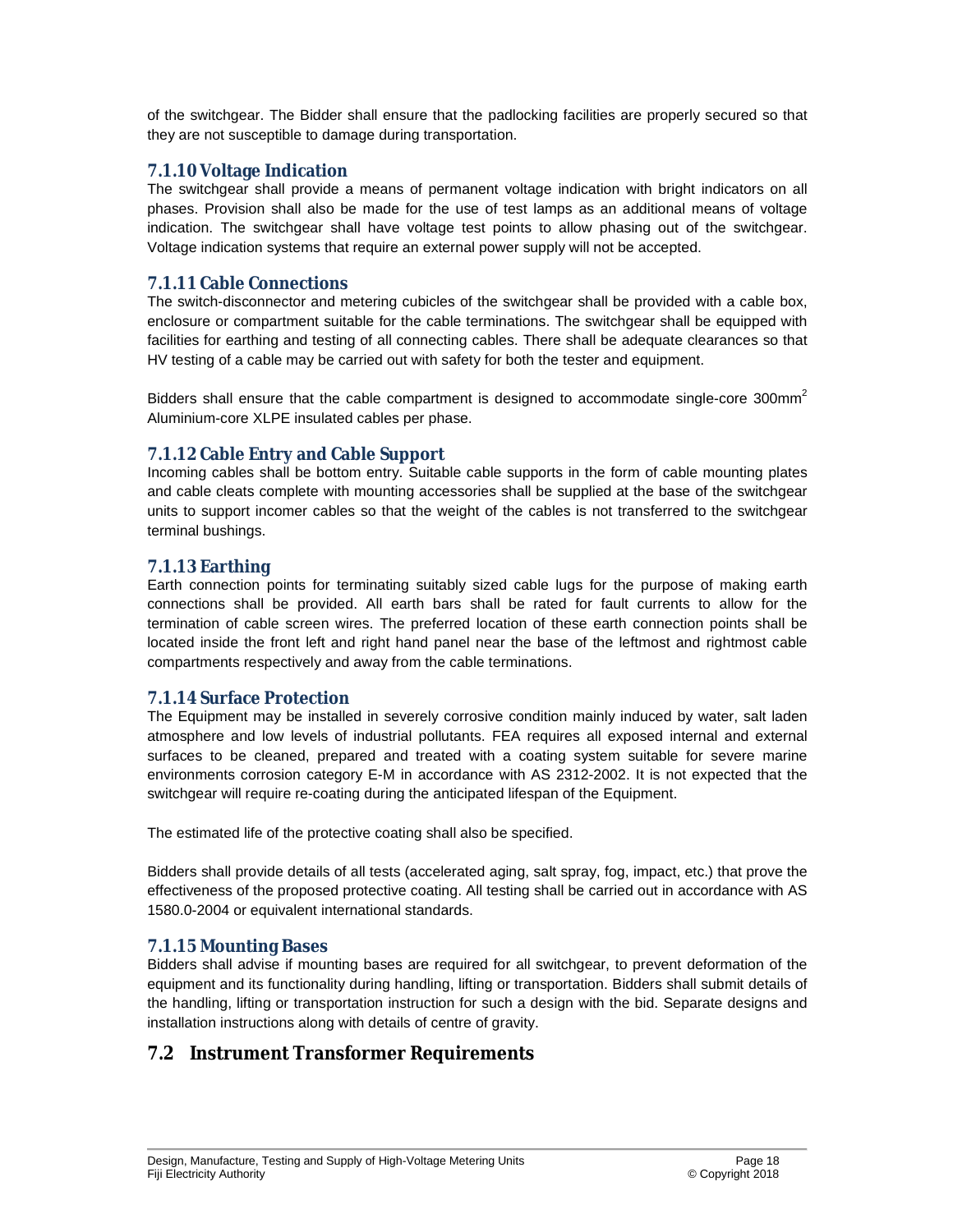The CTs and VTs shall be adequately braced to withstand all mechanical shocks which may occur under working conditions including those produced by short circuits and also stress resulting from transport, lifting by slings and forces arising from the connection of cables.

#### **7.2.1 Internal CT and VT Core and Primaries**

The Bidder shall provide information as to the quality of steel laminations used in the cores of the current and voltage transformers to maintain the initial accuracy and performance of the CTs and VTs.

The high voltage windings of the voltage transformers shall be insulated from the cubicle. The high voltage windings of the voltage transformers shall be star connected and brought out to a neutral bushing and connected to the earth terminal with an earth link.

#### **7.2.2 Current Transformer**

The design and performance of the current transformer shall comply with IEC 61869. The current transformer shall be installed in such a location that is easily accessible for inspection and testing.

The current transformers shall comply with the following:

- a. It shall be suitable for 11kV and with frequency of 50Hz
- b. It shall have a narrow type with dual ratio
- c. It shall have the tapped Primary current ratings of 200/400Amps
- d. It shall have secondary current rating of 5Amps (continuous)
- e. It shall have a minimum burden of 30VA at maximum ambient temperature so that it can support the FEA standard energy meter and secondary leads, and it shall have an accuracy of 0.5S class or lower
- f. It shall have a thermal limit current of not less than 200% of rated current

The secondary terminals of the CTs shall be robust in design so as to provide effective and firm termination.

#### **7.2.3 Voltage Transformer**

The design and performance of the voltage transformer shall comply with IEC 61869. The voltage transformer shall be installed in such a location that is easily accessible for inspection and testing.

The voltage transformer (VT) shall comply with the following specification:

- a. It shall be suitable for an operating voltage of 12kV under continuous operation and with a nominal frequency of 50 Hz
- b. It shall be rated at 11,000/110 V
- c. It shall have minimum rated burden of 100VA at ambient temperature
- d. It shall have a voltage factor of 1.5
- e. It shall be uniformly insulated
- f. It shall have an accuracy class of 0.5S or lower
- g. Colour coding shall be via Red/Yellow/Blue for identification of phases and black for neutral
- h. It shall be designed so that the increased magnetising current due to any persisting overvoltage does not produce injurious overheating. Phase barriers shall be provided.
- i. The low voltage windings of the voltage transformers shall be star connected inside the enclosure with the phase ends and neutral brought out.
- j. The star point (neutral) shall be insulated from the enclosure and connected to a separate neutral terminal.

#### **7.2.4 Secondary Cable**

A secondary cable shall be provided between the CTs and VTs and the low voltage compartment of suitable length and sufficient number of cores to allow connection to the CT and VT secondaries from the low voltage compartment. The conductor size has to be at least 4mm2 and each core shall be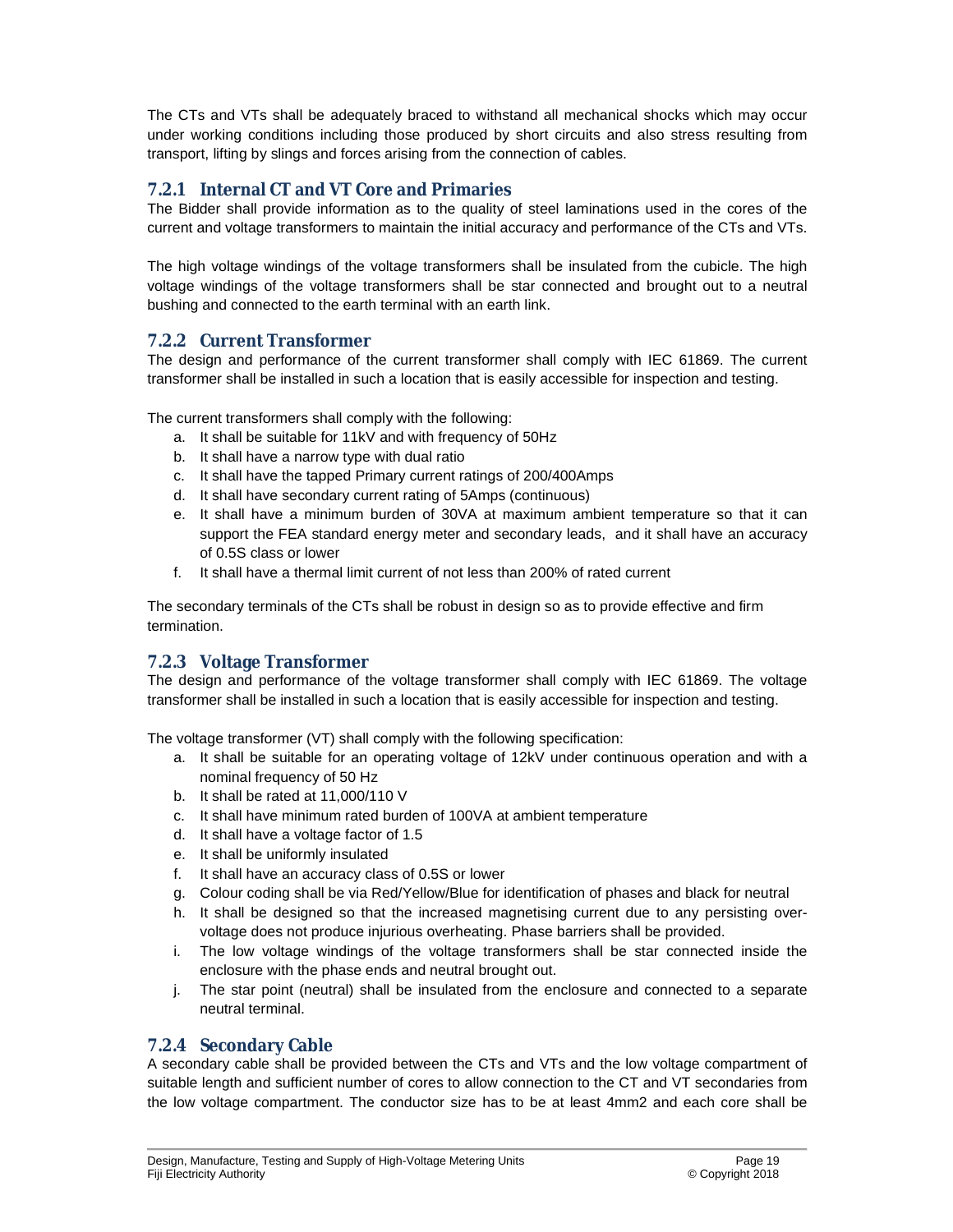individually labeled. The secondary cable shall be terminated at the terminal box with a suitable marine grade weatherproof cable gland.

All wiring within the low voltage compartment of the metering unit shall be laid and restrained as per AS/NZS 3000 Clause 3.9.8.3, so that there is no possibility of it coming into contact with any live apparatus.

Terminals or intermediate connectors between low-voltage compartment and the respective CT and VT secondaries shall not be used. Insulated crimp type lugs/connectors are not to be used in any of the CT-VT secondary wiring terminations, non-insulated crimp connectors are permissible.

### **7.3 Housing and Corrosion Protection**

All internal and external surfaces shall be protected against corrosion. All exposed metal surfaces shall be protected by the application of a painting system at least equivalent to ISO 9223 Category C4-C5 in Table B1 and suitable for severe marine environments as specified in AS 2312.

### **7.4 Fittings**

The complete HV switchgear, with switch-disconnector and metering compartment, shall be supplied with fittings as detailed below.

#### **7.4.1 Lifting Provision**

Lifting lugs/eyes shall be provided for lifting the unit.

#### **7.4.2 Nameplate**

A nameplate shall be provided for the complete switchgear, labeled in accordance with AS 62271.1- 2012 and AS 62271.200-2005, and fitted such that it is clearly visible on the front of the panel. The true rating of each of the component parts shall be marked by etching or stamping on the plate. The following information shall be provided on the rating plate (minimum requirement):

- True rating of each of component parts (busbar, instrument transformers, switchdisconnector, earth switch etc.)
- Serial number of cubicle
- Year of manufacture and testing
- Engineering Standards to which equipment is manufactured and tested
- IAC category

The nameplate shall be made of stainless steel and shall be permanently fitted - by means of rivets or firmly bolted down using stainless steel bolts. Stick-on, glued-on or painted-on nameplate labels are NOT acceptable.

Nameplates shall be also provided for the instrument transformers, which shall be installed in a location which is accessible and visible when the unit is energized.

#### **7.4.3 Terminal Markings**

The medium voltage terminals shall have markings in upper case, such that red phase is A1, A2, yellow phase is B1, B2 and blue phase is C1, C2. The terminal markings shall be so applied that at the instant when current through the primary winding is from A1 to A2 the direction of the secondary current through the external circuit providing the burden is from as1 to as2.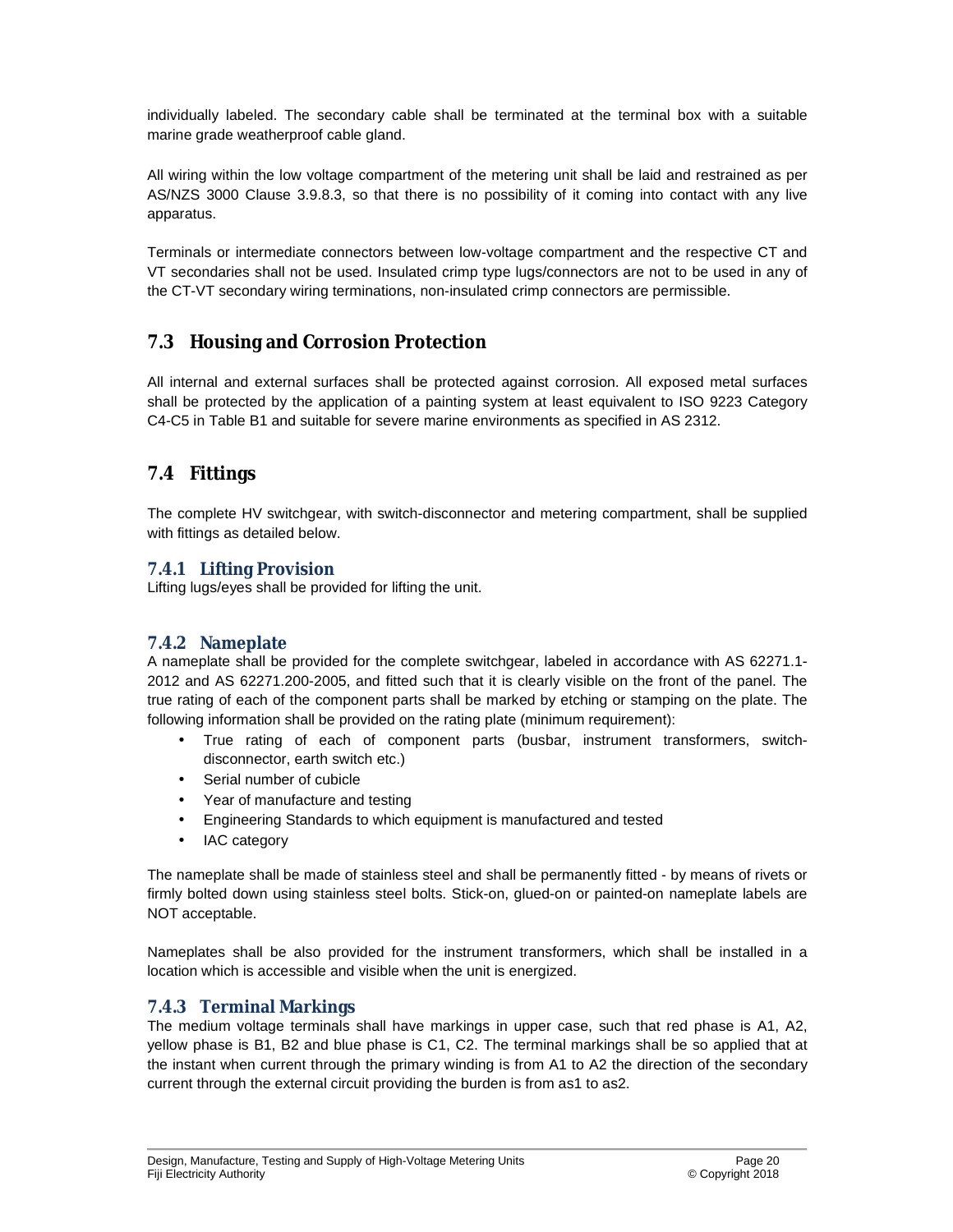### **7.4.4 External Markings**

In addition to nameplate markings, FEA's stock code shall be stencilled in black numerals onto the tank where it can be easily seen. Each numeral shall be 75 mm high and have a body width of not less than 12 mm.

DANGER signs as per AS/NZS 3000 shall be fixed to the MV and LV panels which can provide access to high voltage parts. Wording on signs at these locations shall consist of letters not less than 12 mm high and shall contain the words '**DANGER — HIGH VOLTAGE'.**

## **8 TESTING**

### **8.1 Test Requirements**

Prior to delivery, the units shall have completed the type, routine and accuracy tests and inspections as required by the relevant international and Australian standards. The passing of such tests shall not prejudice the right of FEA to reject the Equipment if it does not comply with the Specification when installed.

All testing shall be undertaken by an IEC 17025 accredited test house. The Bidder shall submit evidence showing IEC 17025 compliance. A formal report covering the outcome of the testing shall be made available to FEA.

#### **8.2 Type Test Obligations**

All units of the same design shall be identical in all respects relating to materials, design and manufacture.

A copy of the type test certificates shall be provided upon request, free of charge, to FEA for any item purchased against this specification. If a specific item was not tested in the past, FEA shall allow the tests to be performed on units purchased at the Supplier's expenses. Should FEA require any test(s) to be repeated despite the earlier certificate being available for an identical (or similar, as allowed below) unit, the cost of such test will be borne by FEA.

The Bidder may be requested during the tender evaluation period to substantiate that claim with written engineering evaluation. Such evaluation shall provide all relevant details permitting FEA to establish validity of existing type tests.

Any modification, resulting from a type test failure or change of design instigated by the Supplier or change of design to comply with the specification, which could affect the result of earlier type tests, shall require a repeat of such earlier type test. Any repeat type tests to provide compliance with the Standard's requirements shall be to the Supplier's cost.

## **8.3 Metering Equipment**

#### **8.3.1 Type Tests**

The instrument transformers shall be type tested in accordance with this specification and the IEC 61869-1, IEC61869-2 and IEC 61869-3.

As a minimum the following type tests shall be required:

- Temperature rise test
- Impulse voltage test on primary terminals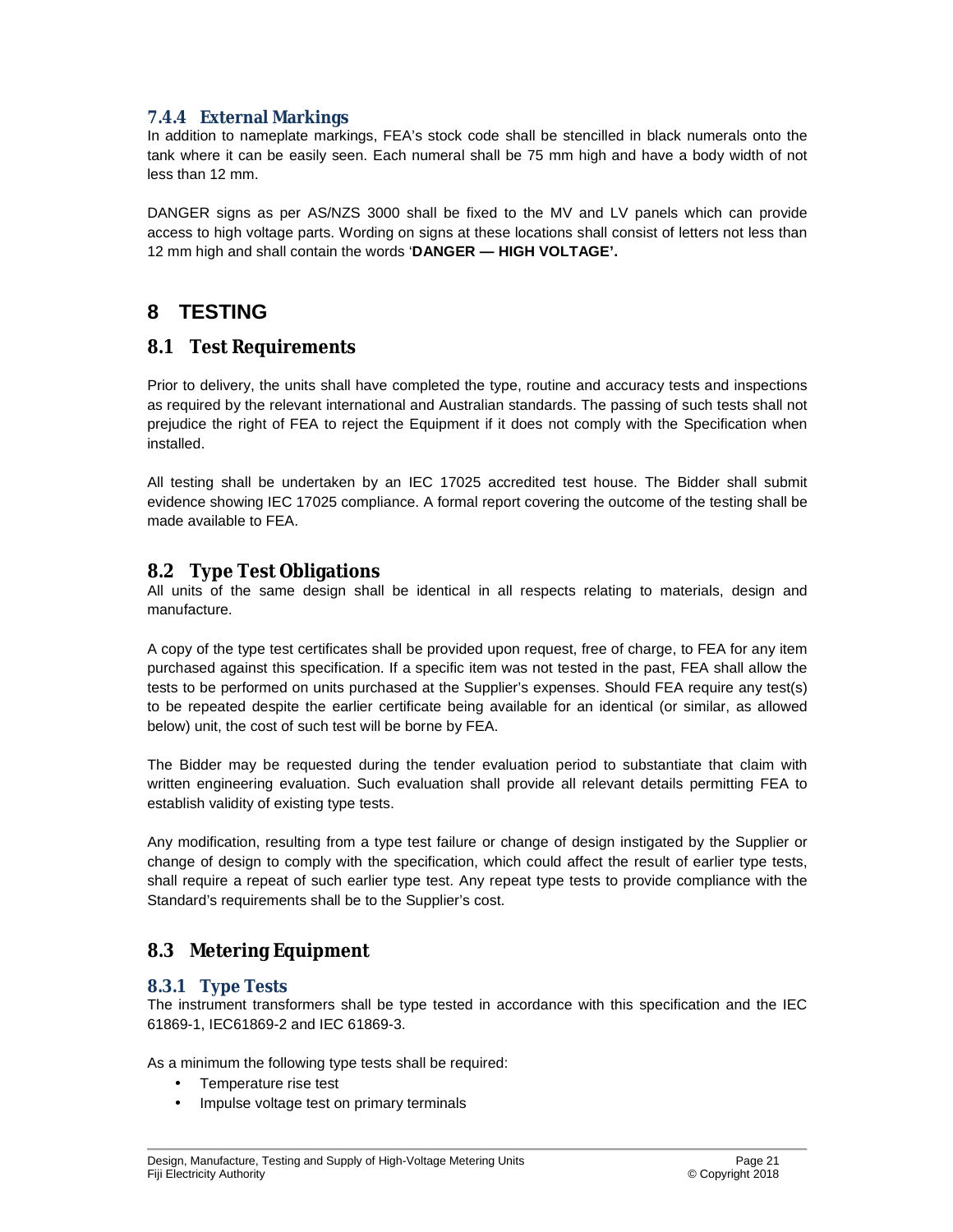- Electromagnetic compatibility tests
- Tests for accuracy
- Verification of degree of protection

Accuracy tests shall include current flow in both directions through the current transformer of the HV metering unit. Where the offered product has already undergone such type testing according to IEC 61869, the Bidder shall furnish complete type test reports with its bid.

#### **8.3.2 Routine Tests**

Individual Routine tests shall be applied to each individual HV metering unit in accordance with this specification and IEC 61869-1, IEC61869-2 and IEC 61869-3.

As a minimum, the following shall be required:

- Power frequency voltage withstand tests on primary terminals
- Partial discharge measurements
- Power frequency voltage withstand tests between sections
- Power frequency voltage withstand tests on secondary terminals
- Test for accuracy
- Verification of markings

Where the offered product has already undergone such routine tests in the past, the Bidder shall submit copies of such routine tests with its bid.

The test reports of all routine tests performed on the HV metering units shall be submitted to FEA prior to the delivery of the batch HV metering units.

### **8.4 High Voltage Switchgear Tests**

#### **8.4.1 Type Tests**

Type tests shall be carried out on the HV switchgear according to IEC 62271 and AS 62271, and other related standards.

The following shall be required as a minimum:

- Power frequency voltage withstand test according to IEC 62271-200
- Lightning impulse voltage withstand test according to IEC 62271-200
- Power frequency voltage withstand test on auxiliary circuits according to IEC 62271-200
- Short time withstand current test according to IEC 62271-200
- Verification of IP coding according to IEC 62271-200
- Enclosure tightness test according to IEC 62271-200
- Electromagnetic compatibility test according to IEC 62271-200
- Verification of making and breaking capacities according to IEC 62271-200
- Mechanical operation test according to IEC 62271-200

The equipment shall also have undergone seismic qualification dynamic analysis according to IEEE 693.

Where the offered product has already undergone such type testing according to IEC 62271, the Bidder shall furnish complete type test reports with its bid.

#### **8.4.2 Routine Tests**

Routine tests shall be carried out on the HV switchgear according to IEC 62271 and AS 62271, and other related standards.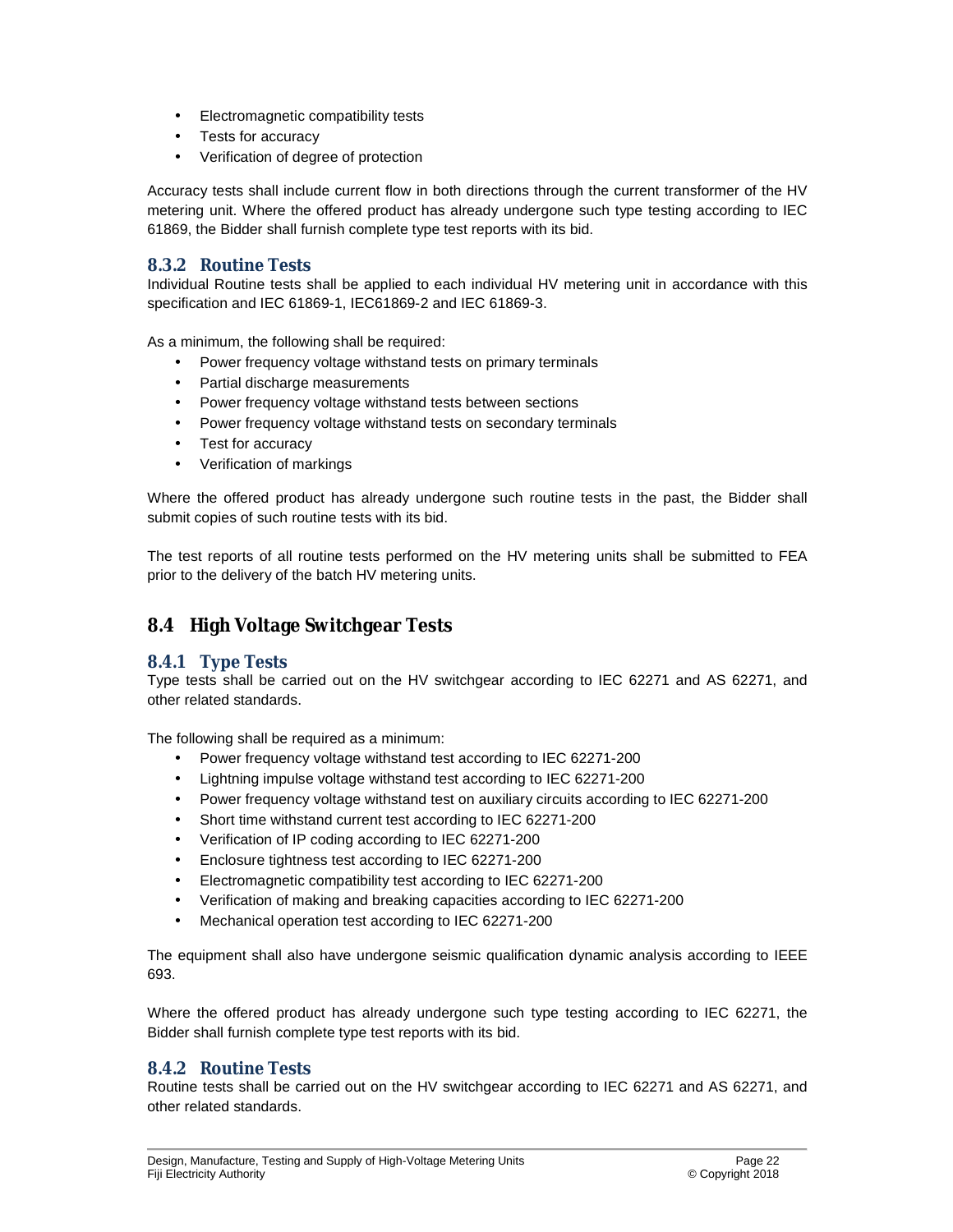The following shall be required as a minimum

- Dielectric test on the main circuit according to IEC 62271-200
- Tests on auxiliary and control circuits according to IEC 62271-200
- Tightness test according to IEC 60694
- Design and visual checks according to IEC 62271-200
- Mechanical operation test according to IEC 62271-200

Where the offered product has already undergone such routine testing according to IEC 62271 and other related standards, the Bidder shall furnish complete type test reports with its bid.

#### **8.4.3 Other Tests**

The Bidder shall carry out as many IAC tests necessary to gain compliance with AS 62271.200 and AS 62271.202 at their own cost. Any design modification done to the equipment must comply with the IAC test requirements. These tests will have to be carried out by the Bidder at their own cost.

The indoor IAC test on the switchgear equipment itself shall be carried out in accordance with AS 62271.200. The minimum test current shall be equal to the rated short circuit withstand current of the HV switchgear unit for a period of three (3) seconds.

If the various tests associated with fault levels of 25kA have not been carried out on the design offered, the Bidder shall state what tests it guarantees to have made and by which testing authority and shall demonstrate that the tests.

#### **8.5 Witnessing of tests**

The Bidder shall make allowance for witnessing of routine tests by one FEA Engineer. The return-air travel, accommodation, meals and other expenses related to routine test witnessing shall be borne by the Bidder. Such costs shall not be provided separately from the offer of HV metering units.

The Supplier shall give FEA not less than four (4) weeks' notice of when each and every type test will be carried out. Such witnessing shall be required once in the contract period, upon purchase of the first unit. A copy of Inspection and Test Plan shall be submitted to FEA with the bid submission, which shall be used in the factory.

#### **8.6 Test certificates**

Two certified copies of all test results shall be supplied to FEA. Electronic copies shall also be submitted. All test certificates shall include the manufacturer's serial number. On allocation, the corresponding FEA stock code must be added to the certificate, or attachment to the test report.

## **9 RELIABILITY**

#### **9.1 Service Life**

Bidders are required to comment on the reliability of the equipment and the performance of the materials offered for a service life of 45 years under the specified system and environmental conditions.

### **9.2 Spare Parts and Maintenance**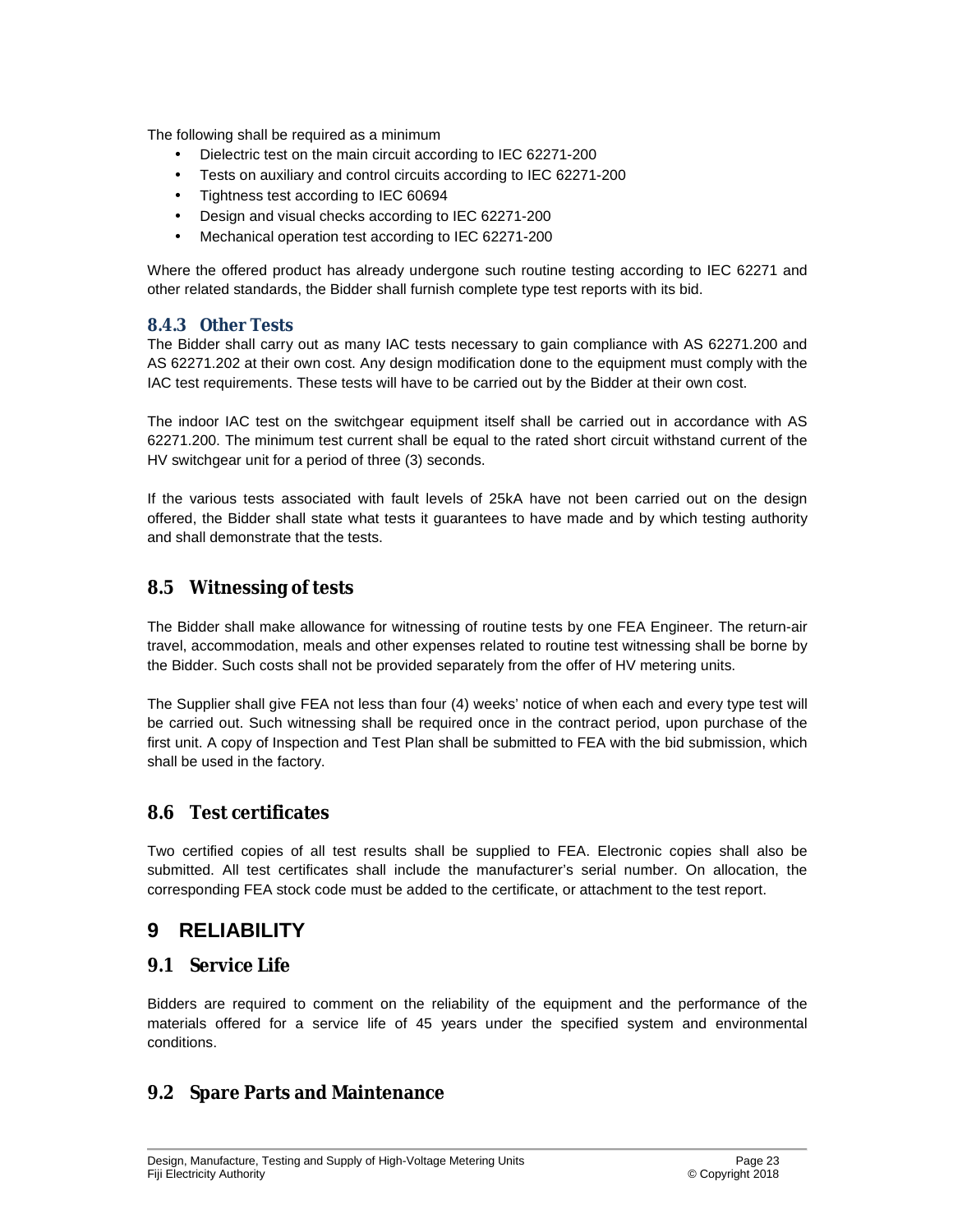The Supplier shall supply a list of recommended spare parts, special tools and appliances required for the whole of life operation and maintenance of the HV metering unit installation. The list, together with prices, shall be indicated in the appropriate schedule. The Supplier must also provide details (if required) of the recommended maintenance and the frequency at which it must be carried out. Details of the manufacturers repair capability and options shall be provided

## **9.3 Evidence in Support of Reliability**

The Supplier shall indicate and provide updates to FEA the mean time between failures (MTBF) of the HV metering unit and its components including the recommended maintenance regime and maintenance tasks and intervals. This regime shall be based on the mean time between failure (MTBF) and the critical failure modes identified by the failure mode, effects and criticality analysis (FMECA) of the equipment. Details substantiating the FMECA analysis shall be included in the offer.

Such comments will include evidence in support of the reliability and performance claimed including information on Failure Mode and Effect Analysis.

## **10 ENVIRONMENTAL CONSIDERATIONS**

Bidders are required to comment on the environmental soundness of the design and material used in the manufacture of the items offered. In particular, comments should address such issues as recyclability and disposal at end of service life.

FEA will require, after the evaluation and award of the Tender, to visit the Supplier's factory for compliance checks on various Environmental protection practices in the design, manufacturing, testing and supply of HV metering units.

## **11 PACKAGING AND MARKING**

The packaging of items by the Bidder must ensure that they are capable of being delivered undamaged giving due consideration to the quantity, distance of transportation and the preferred method of handling at each location.

The Bidder shall take all necessary precautions to ensure safe handling of all HV metering units and associated accessories supplied.

## **12 QUALITY REQUIREMENTS**

## **12.1 Quality System**

Bidders are required to submit evidence that the design, manufacture and testing of the HV metering units are in accordance with AS/NZS 9001.

Documentary evidence shall be provided concerning the level of Quality System Certification associated with the supplier and or manufacturer. This documentation shall include the Capability Statement associated with the Quality System Certification.

FEA may require, after the evaluation and award of the Tender, to visit the Supplier's factory for compliance checks on various quality management practices in the design, manufacturing, testing and supply of HV metering units.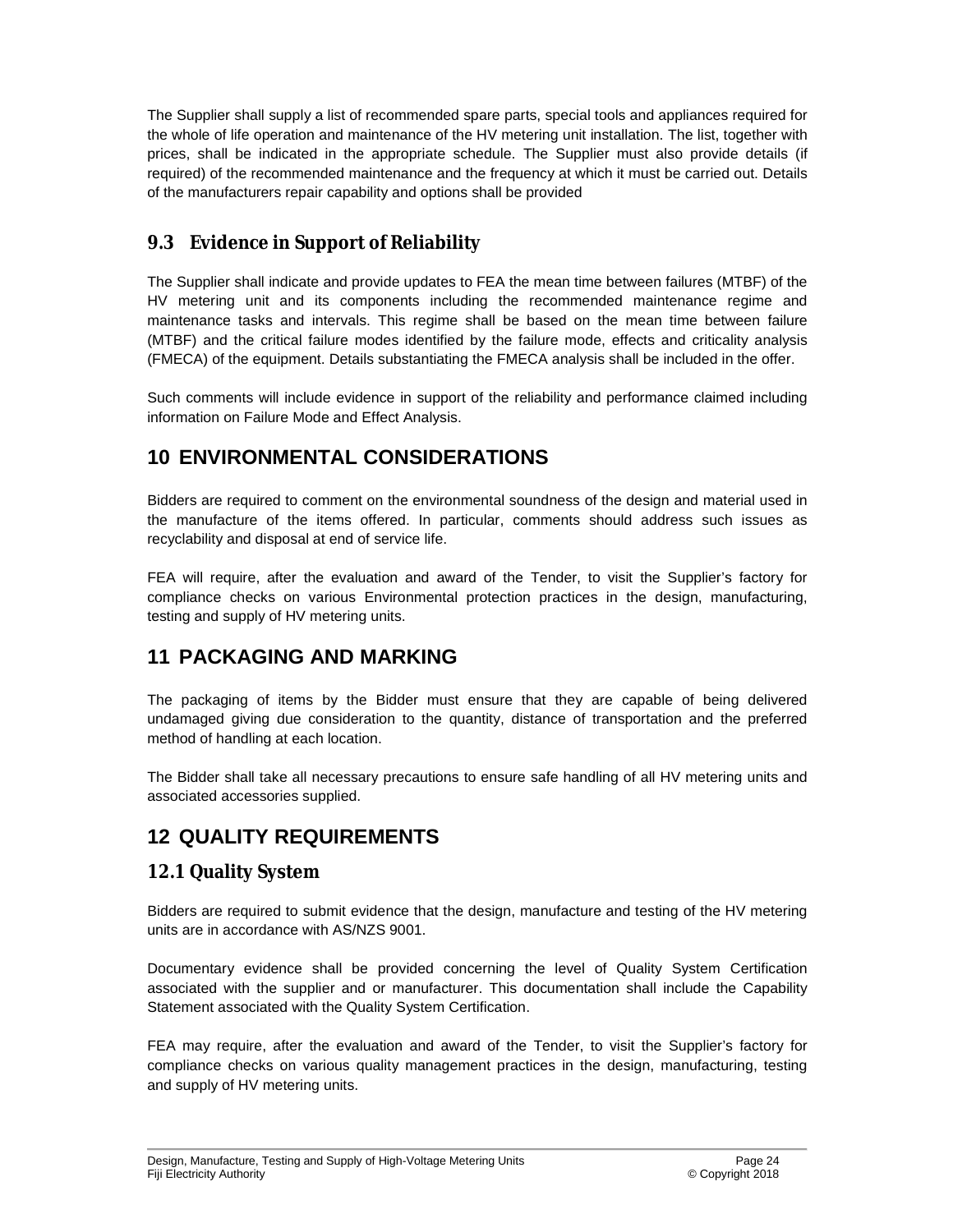## **13 STOCK AVAILABILITY**

The bidder is required to show the size of his/her stock holding and the ability to meet the required estimate quantity per annum. The movement (usage) of the HV metering units is as outlined in the table below.

| <b>FEA Stock Code</b> | <b>Item Description</b> | <b>Movement in Last Four</b><br>Years (2014-2017) |
|-----------------------|-------------------------|---------------------------------------------------|
| 104592                | 11kV Metering Unit      |                                                   |

## **14 PRODUCT WARRANTY PERIOD**

The Bidder is required to provide the warranty period as part of the proposal.

A minimum warranty period of twenty-four (24) months from time of dispatch from factory shall be provided.

## **15 INFORMATION TO BE SUPPLIED BY THE BIDDER**

### **15.1 Documentation to be supplied with the tender**

To enable FEA to fully evaluate the HV metering unit offered, (in addition to the completed Specification Requirement and Guaranteed Performance schedules) the Bidder will submit the following information with their tender:

- List showing similar equipment supplied to or on order for other utilities for at least the past ten years, as per Schedule A
- Completed Schedule B as per specifications
- Completed Schedules C and D
- Typical arrangement drawings, wiring diagrams and full details of the dimensions of the HV metering unit
- Type test certificates for the HV metering unit offered, including HV equipment, CTs and VTs and switchgear
- Short circuit test details for equipment of similar design and rating
- Sample inspection and test plans
- Typical installation and maintenance manuals
- End of service life disposal method
- Full details of the protective coatings offered
- A list of all departures of the tender from this specification, using form in Schedule E
- Evidence of quality management systems used in manufacture, testing and supply
- Evidence of Health, Safety and Environmental plans
- Evidence of financial ability to provide the level of service and support
- Origin of materials used in manufacture of the HV metering unit
- Detailed procedure for receiving, handling, lifting and storage
- Names and resumes of key team members who will be assigned to work with FEA upon successful award of the three-year supply contract (if Bidder is successful).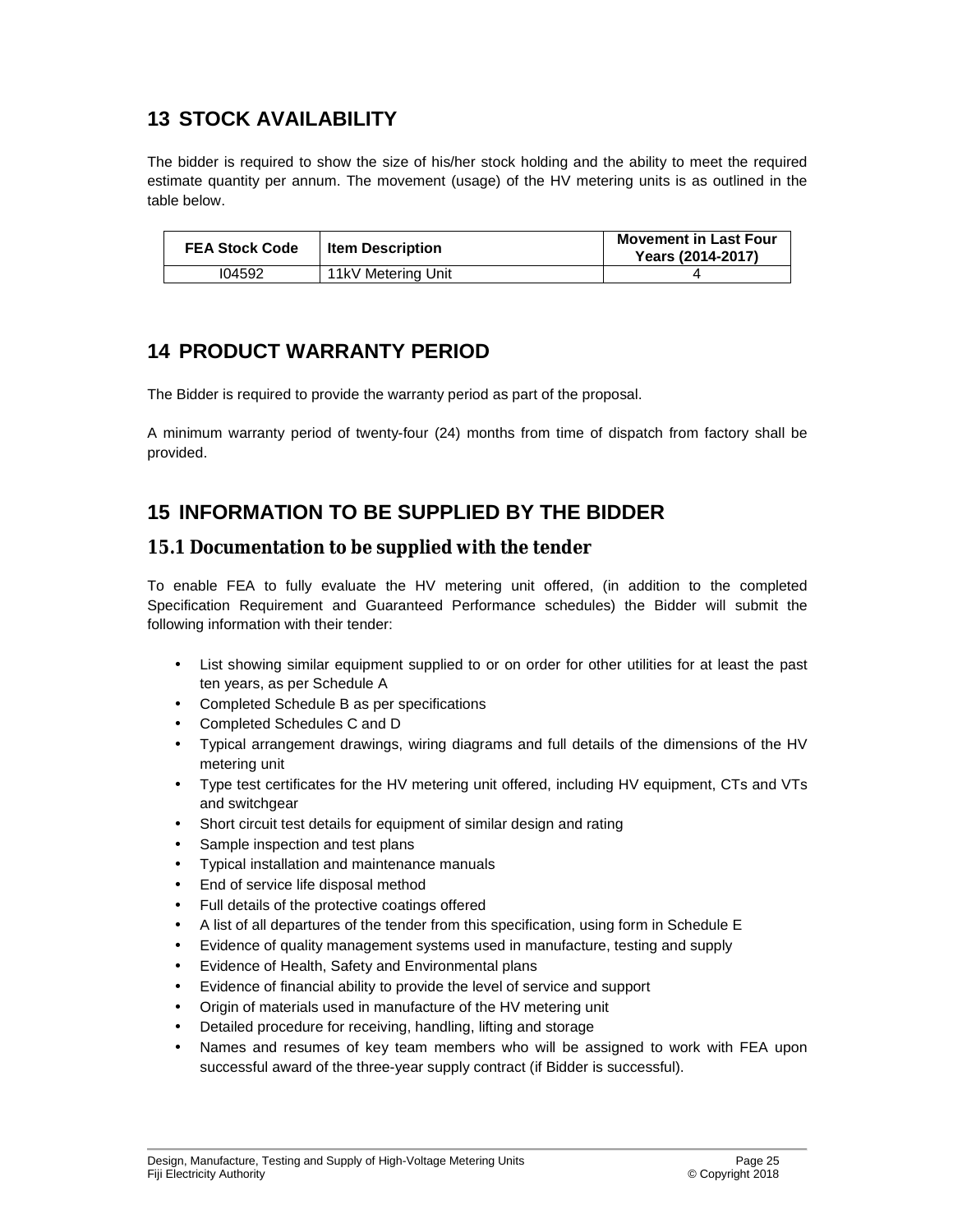Where sub-contractors are used, the Bidder shall provide the above information for the subcontractors as well.

Bidders may be asked to provide additional information during tender assessment period or following award of contract.

### **15.2 Documentation to be supplied during the course of the contract**

Within two (2) weeks of the placing of the order, the successful Bidder shall supply copies of the following:

- a) A certified outline drawing for HV metering unit
- b) Inspection and Test Regimes and plans

The Bidder must exercise reasonable diligence in the design of items in order to satisfy FEA's specific integration requirements between the Bidder's offered item and FEA's requirement for the item to be utilized in its electricity distribution network.

FEA will comment on the drawings supplied under the contract in relation to how the equipment interfaces with FEA's design, construction, operation, maintenance and other requirements. Comments about drawings by FEA shall not in any way absolve the Supplier of responsibility for the safety and reliability aspects of the plant or equipment supplied. The Supplier shall amend the drawings as directed and resubmit them to FEA within one week.

Drawings shall be to scale and in accordance with AS 1100. The contract number shall be shown prominently on all contract drawings. All drawings shall be produced on standard FEA borders, which shall be issued to the Supplier upon award of contract.

### **15.3 Samples**

Samples of typical units may be required during the tender assessment period. Sample will be required only from Bidders who have previously not supplied transformers to the FEA.

When samples are required, production samples shall be delivered freight free, suitably packaged and labeled including reference to the Tender Number.

FEA may at its discretion either purchase the samples at the tendered price or return the samples to the respective Bidder after the contract has been awarded.

### **15.4 Training**

Training material in the form of drawings, instructions and/or audio visuals shall be provided for all the items offered and accepted by FEA. This material shall include but is not limited to the following topics:

- Handling
- Storage
- **Installation**
- Maintenance program
- Environmental performance
- Electrical performance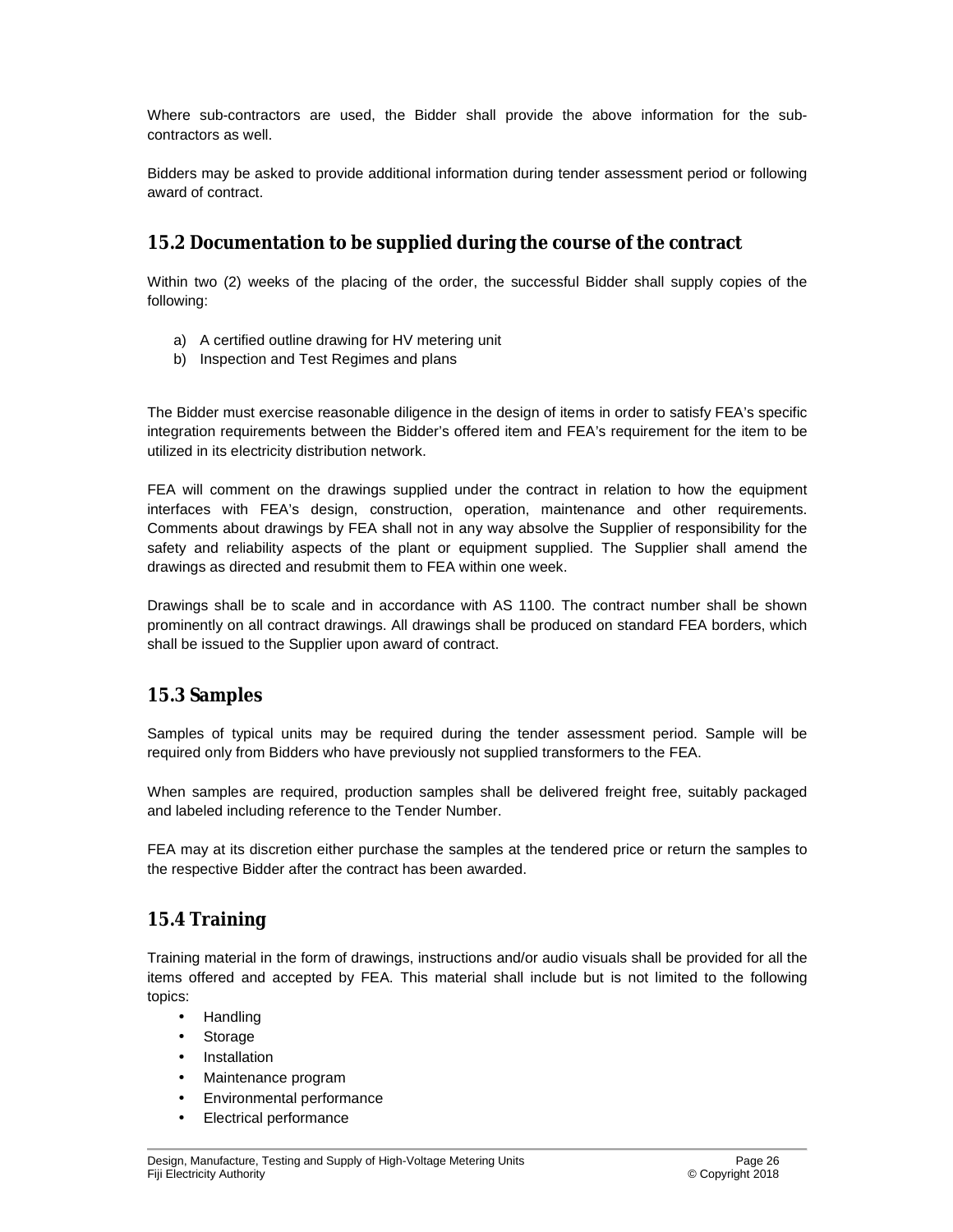- Mechanical performance
- disposal

The Bidder shall also be required to provide training to FEA personnel (two sessions, one in Suva and the other in Navutu, to an audience of 25 per session) soon after contract award, and once a year thereafter, at the Bidder's cost, on the items above. Such cost shall be included in the cost of supply of HV metering unit and FEA WILL NOT pay separately for such training.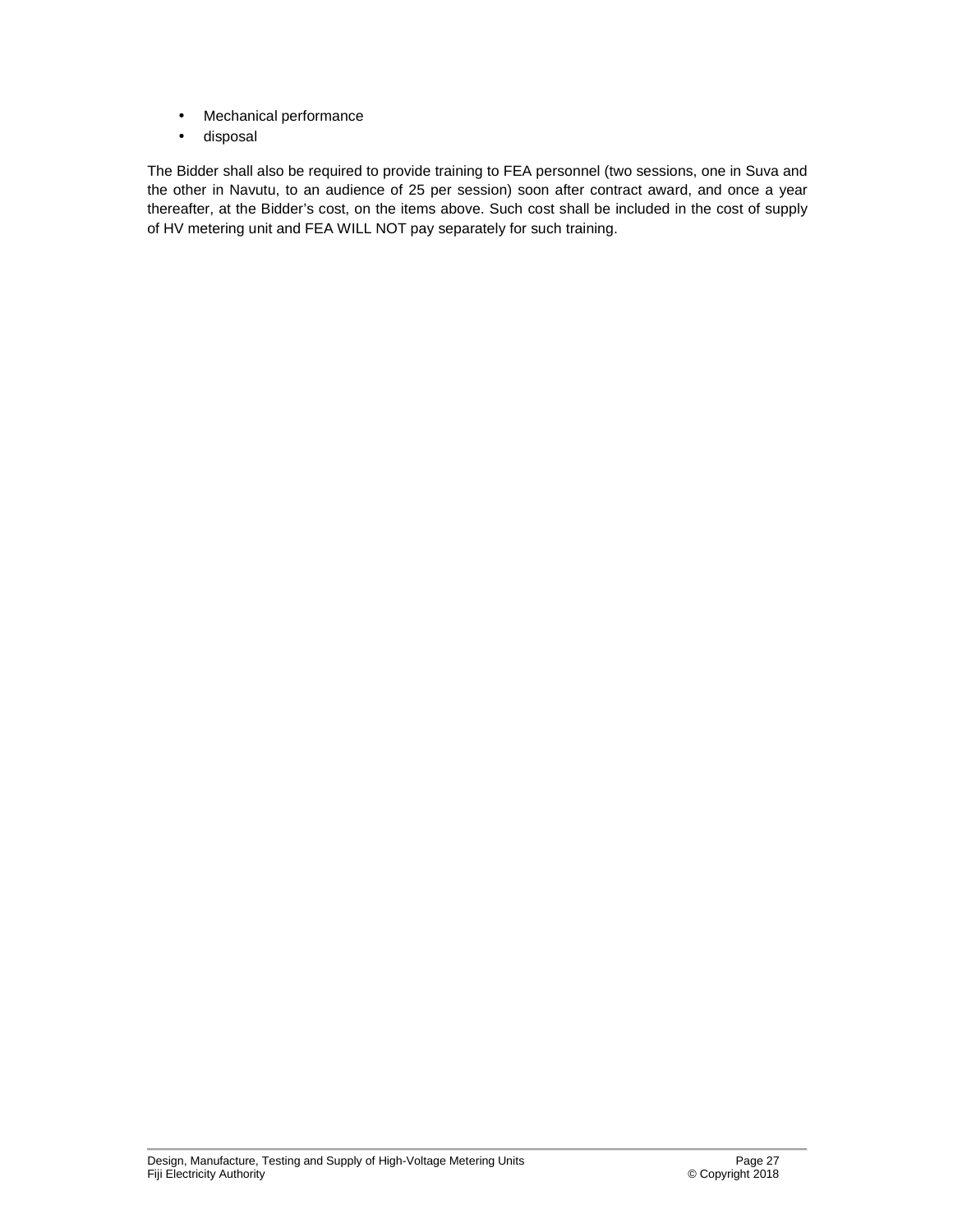## **SCHEDULE A: LIST OF EXPERIENCE, PERSONNEL & FINANCIAL STATEMENTS**

#### **Previous Experience**

The Bidder is to submit a list of Projects worked under with a similar scope, involving the design and manufacture of control panels for outdoor switchgear 33kV and above, in chronological order of year completed.

| <b>Client</b> | <b>Scope and Description</b> | <b>Quantity of HV Metering</b><br><b>Units Supplied</b> | <b>Contact</b><br><b>Person</b> |
|---------------|------------------------------|---------------------------------------------------------|---------------------------------|
|               |                              |                                                         |                                 |
|               |                              |                                                         |                                 |
|               |                              |                                                         |                                 |
|               |                              |                                                         |                                 |
|               |                              |                                                         |                                 |
|               |                              |                                                         |                                 |
|               |                              |                                                         |                                 |

#### **Personnel**

The Bidder is to submit list of personnel who will be allocated to work with FEA for the contract period and also provide their resumes in its bid.

| <b>Name</b> | <b>Designation</b> | <b>Duration of</b><br><b>Employment with</b><br>Company | <b>Years of</b><br><b>Experience</b> |
|-------------|--------------------|---------------------------------------------------------|--------------------------------------|
|             |                    |                                                         |                                      |
|             |                    |                                                         |                                      |
|             |                    |                                                         |                                      |
|             |                    |                                                         |                                      |
|             |                    |                                                         |                                      |
|             |                    |                                                         |                                      |
|             |                    |                                                         |                                      |

#### **Financial Statements**

The Bidder shall also submit past three years audited financial statements and records showing its financial ability to undertake this project.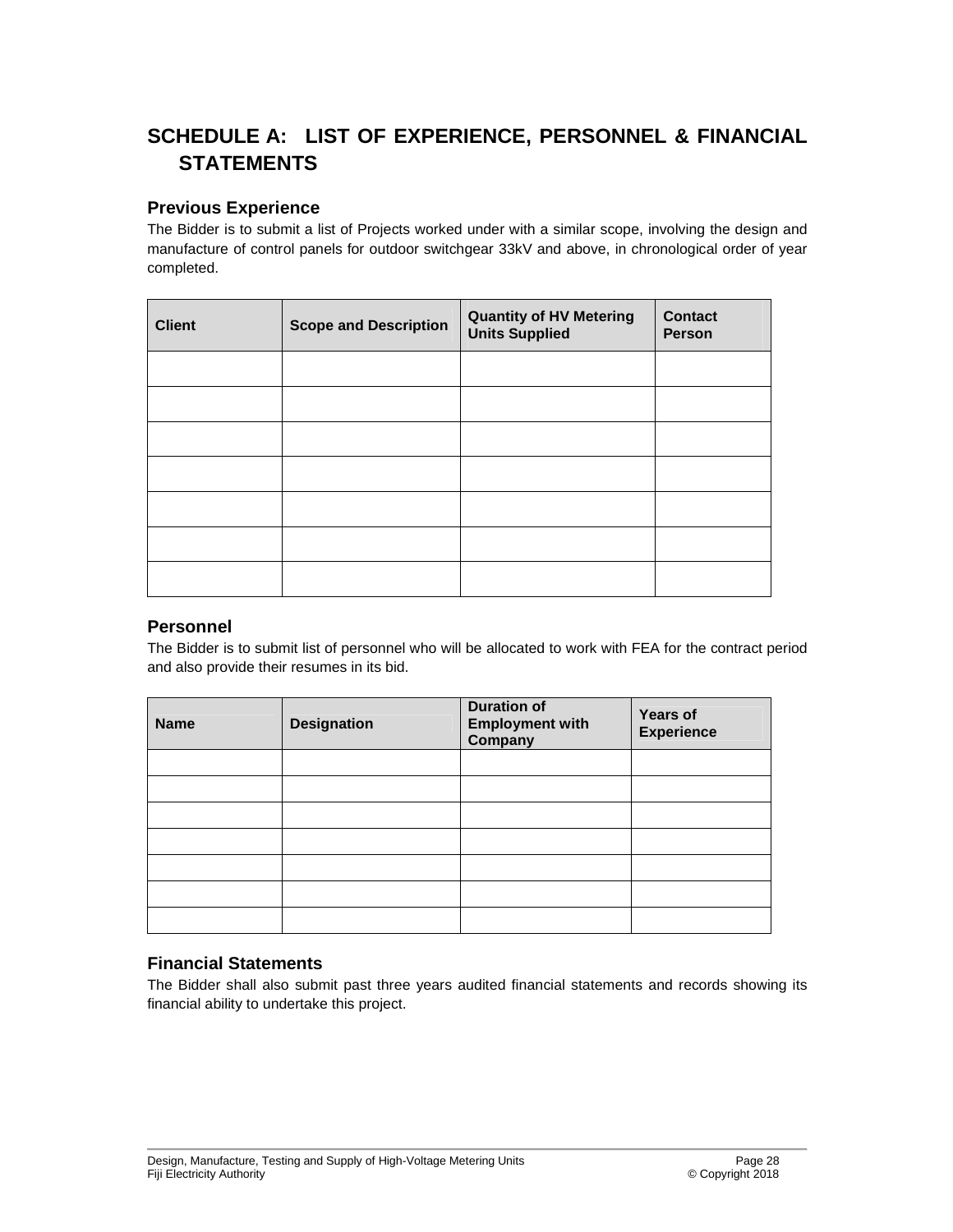## **SCHEDULE B: AS 4912 ANNEX A (TO BE SUBMITTED BY BIDDER)**

| <b>Item</b>             |                                                                                    |                                       |
|-------------------------|------------------------------------------------------------------------------------|---------------------------------------|
| 1                       | Purchaser (Clause 1)                                                               | Fiji Electricity Authority            |
| 2                       | Purchaser's Address                                                                | 2 Marlow Street, Suva                 |
| 3                       | Supplier (clause 1)                                                                | Supplier to provide                   |
| $\overline{\mathbf{4}}$ | Supplier's Address                                                                 | Supplier to provide                   |
|                         | Stated purposes (clause 1 definition of                                            | As stated in tender<br>specifications |
| 5                       | acceptable)                                                                        | and/or purchase order                 |
| 6                       | Jurisdiction (legislative<br>a)<br>requirements)                                   | Fiji                                  |
|                         | Governing Law<br>b)                                                                | Laws of Fiji                          |
|                         | Currency (clause 1(g))<br>a)                                                       | Supplier to state                     |
| 7                       | Place for payments (clause 1 (g))<br>b)                                            | Same as Item 2                        |
|                         | Place of Business of bank (clause<br>C)<br>1(c)- definition of security)           |                                       |
| 8                       | Term (clause 1)                                                                    | 3 years                               |
| 9                       | The Goods clause 1                                                                 | As stated in tender specifications    |
| 10                      | Minimum purchase order quantity subclause<br>$2.2$ (a)(i)                          | One (1)                               |
| 11                      | Minimum reorder intervals subclause 2.2<br>(a)(i)                                  | Not applicable                        |
| 12                      | Maximum<br>purchase<br>order<br>quantity<br>subclause 2.2 (b)(ii)                  | Supplier to state                     |
| 13                      | Minimum quantity to be ordered during term<br>subclause 2.2 (a)(iii)               | Not applicable                        |
| 14                      | Maximum quantity to be ordered during term<br>subclause 2.2 (b)(iii)               | Not applicable                        |
| 15                      | Supply lead time subclause 2.3(c)                                                  | Supplier to provide                   |
| 17                      | Supplier's security                                                                | Not Applicable                        |
| 18                      | Purchaser's security                                                               | Not Applicable                        |
| 19                      | Purchaser - Supplied documents (subclause<br>6.2)                                  | As stated in tender specifications    |
| 20                      | Supplier- supplied documents<br>(subclause<br>6.3)                                 | As stated in tender specifications    |
| 21                      | Purchaser's<br>direction<br>Time<br>for<br>about<br>documents (sub clause 6.3 (b)) | 14 days                               |
| 22                      | Legislative requirements, those expected<br>(subclause 10.1)                       | Not applicable                        |
| 23                      | Reference date (subclause 10.2 (b))                                                | Date of closing of Tender             |
| 24                      | Time by which the insurance cover of goods<br>is to be effected (subclause 13.1)   | Time at which order is placed         |
| 25                      | Public<br>and<br>product<br>liability<br>insurance<br>(subclause 13.2)             | Supplier to provide                   |
| 26                      | Qualifying causes of delay, causes of delay                                        | Not Applicable                        |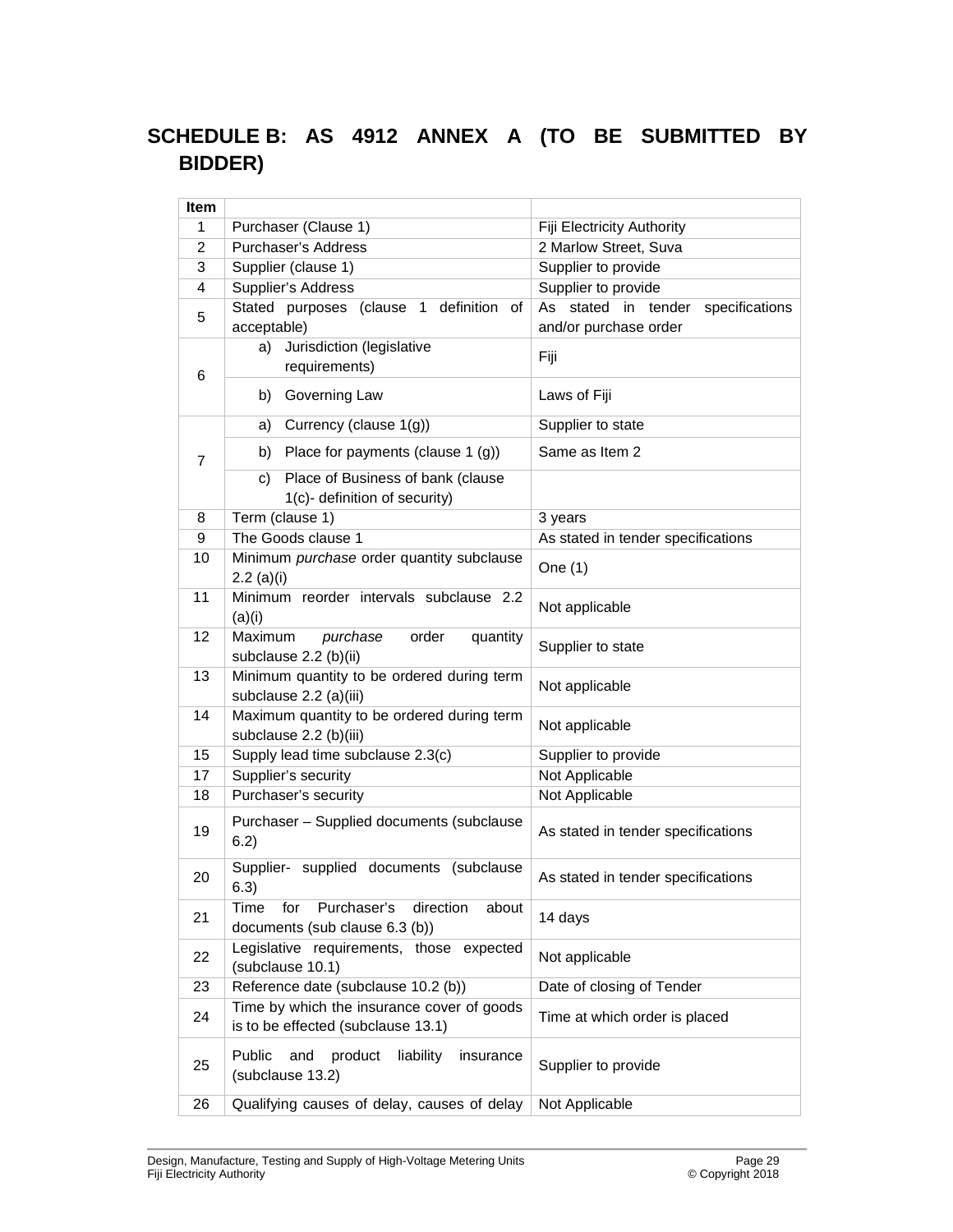|    | for which EOTs will not be granted                                                              |                                                         |
|----|-------------------------------------------------------------------------------------------------|---------------------------------------------------------|
| 27 | Liquidated damages, rate (subclause 17.5)                                                       | 0.5% per day upto<br>10% of the<br>purchase order value |
| 28 | Delay Damages                                                                                   | As assessed by FEA                                      |
| 29 | Date for completion of acceptance testing<br>(subclause 18.1 and 21.1)                          | As stated in tender specification                       |
| 30 | Party responsible for unloading the goods<br>(subclause 19.1)                                   | Supplier                                                |
|    | When risk in the goods passes<br>a)<br>(subclause 20.1)                                         | At time of acceptance by Purchaser.                     |
| 31 | Time at which ownership of the<br>b)<br>goods passes to the Purchaser<br>(subclause 20.2)       | Upon payment of the purchase order<br>value             |
| 32 | Period for Purchaser's notice that goods are<br>rejected (subclause 21.1)                       | 14 calendar days                                        |
| 33 | Period for Purchaser's notice accepting or<br>rejecting Supplier's proposal (subclause<br>21.4) | 14 calendar days                                        |
| 34 | Defects liability period (clause 22)                                                            | 24 months                                               |
| 35 | Invoice (subclause 24.1)<br>Time for Invoice                                                    | Within 30 days of delivery                              |
| 36 | Interest<br>rate<br>overdue<br>payments<br>on<br>(subclause 24.3)                               | Nil.                                                    |
| 37 | Supplier's default (subclause 25.2 (c))                                                         | 28 days                                                 |
| 38 | Arbitration (subclause 28.3)<br>Person to nominate an arbitrator<br>a)                          | President of Fiji Institute of Engineers                |
|    | b) Rules for arbitration                                                                        | Laws of Fiji                                            |
| 39 | The Supplier's liability is limited as follows<br>(clause 29)                                   | Purchase order value                                    |
| 40 | The Purchaser's liability is limited as follows<br>(clause 29)                                  | Purchase order value                                    |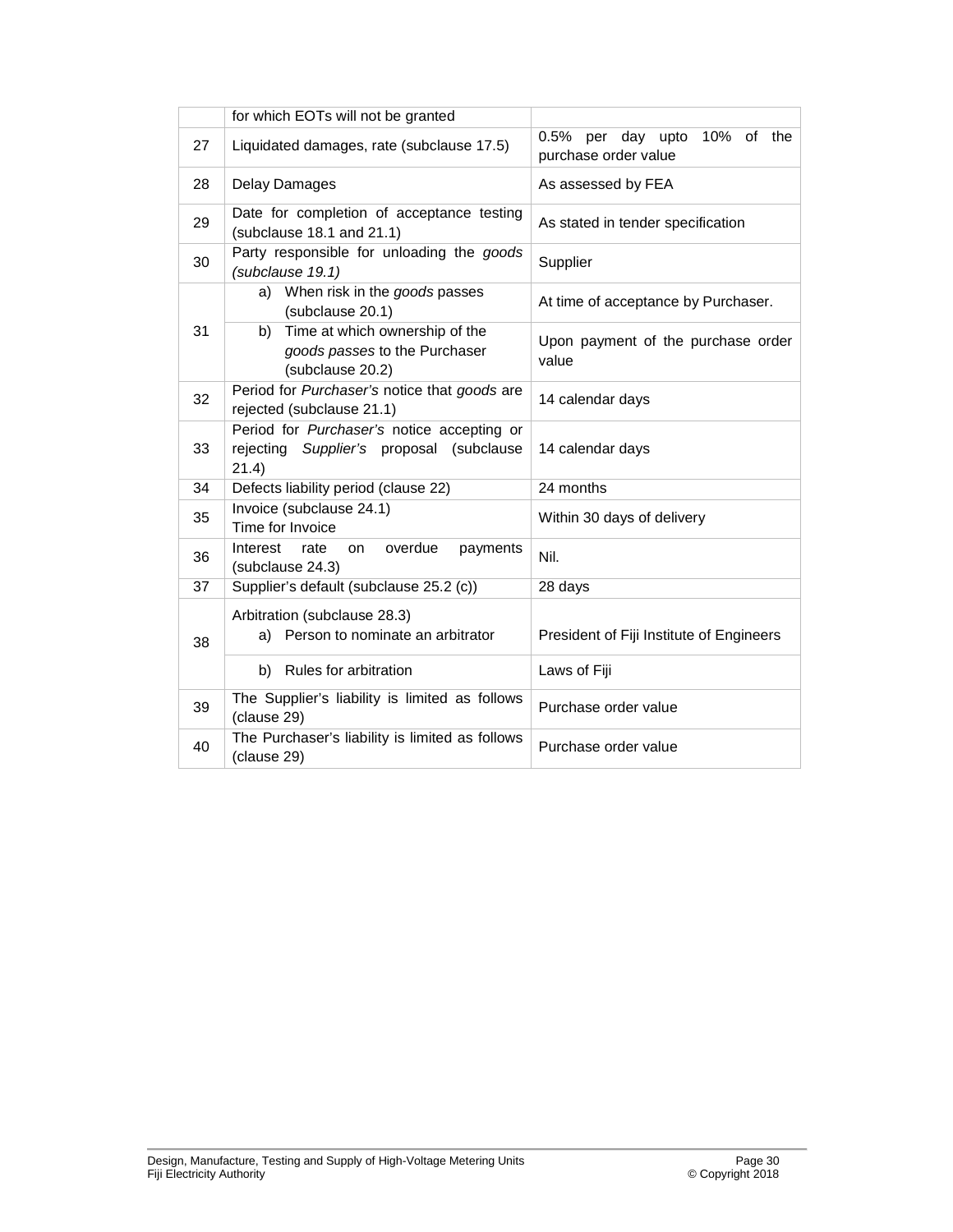## **SCHEDULE C: SPECIFICATION REQUIREMENT (METERING UNIT)**

| Item | <b>Particulars</b>                                | <b>Specified</b><br><b>Offered</b><br>Requirement |  |  |  |
|------|---------------------------------------------------|---------------------------------------------------|--|--|--|
|      | <b>General Details</b>                            |                                                   |  |  |  |
|      | Name and Address of Manufacturer                  |                                                   |  |  |  |
|      | Country of Manufacture of components:             |                                                   |  |  |  |
|      | HV cubicle<br>$\blacksquare$                      |                                                   |  |  |  |
|      | <b>Current Transformer</b>                        |                                                   |  |  |  |
|      | Voltage Transformer                               |                                                   |  |  |  |
|      |                                                   |                                                   |  |  |  |
|      | Number of years since the offered unit has been   |                                                   |  |  |  |
|      | in production                                     |                                                   |  |  |  |
|      | Number of units sold worldwide                    |                                                   |  |  |  |
|      | <b>Metering High Voltage Cubicle</b>              |                                                   |  |  |  |
|      | Nominal System voltage                            | 11kV                                              |  |  |  |
|      | Highest system voltage                            | 12kV                                              |  |  |  |
|      | Nominal system frequency                          | 50Hz                                              |  |  |  |
|      | Impulse withstand peak voltage                    | 95kV                                              |  |  |  |
|      | Power frequency withstand voltage                 |                                                   |  |  |  |
|      | (a) Primary                                       | 28kV                                              |  |  |  |
|      | (b) Secondary                                     | 3kV                                               |  |  |  |
|      | Rated current                                     | 600Amps                                           |  |  |  |
|      | Short time current (1 second)                     | 25kA                                              |  |  |  |
|      | Minimum phase to phase distance                   | 255 mm                                            |  |  |  |
|      | Shortest distance between metal part and earth    | 190mm                                             |  |  |  |
|      | Make & type of HV bushing                         |                                                   |  |  |  |
|      | <b>Bushing Profile</b>                            |                                                   |  |  |  |
|      | <b>Bushing Material</b>                           |                                                   |  |  |  |
|      | <b>Bushing Creepage</b>                           |                                                   |  |  |  |
|      | Housing and Corrosion Protection of Equipment -   |                                                   |  |  |  |
|      | Details (thickness of coating, paint system etc.) |                                                   |  |  |  |
|      | <b>Insulating Medium</b>                          |                                                   |  |  |  |
|      | <b>Current Transformer</b>                        |                                                   |  |  |  |
|      | CT Ratio                                          | 400/200/5A                                        |  |  |  |
|      | Rated burden in VA                                | 10VA                                              |  |  |  |
|      |                                                   |                                                   |  |  |  |
|      | Kneepoint voltage (@ highest ratio)               |                                                   |  |  |  |
|      | Class of accuracy                                 | 0.5 or less                                       |  |  |  |
|      | Maximum ratio error                               | As per AS 1675                                    |  |  |  |
|      | Maximum phase angle error                         | As per AS 1675                                    |  |  |  |
|      | Maximum attainable winding temperature            | 80 deg C                                          |  |  |  |
|      | <b>Insulation Level</b>                           | 28kVrms/75kVpk                                    |  |  |  |
|      |                                                   | CT Primary 6kA for                                |  |  |  |
|      | Short time thermal current rating for 1 sec       | upto 20/5A& 13KA for                              |  |  |  |
|      |                                                   | $>20/5A$                                          |  |  |  |
|      | <b>Saturation Factor</b>                          | To be indicated                                   |  |  |  |
|      | Normal Current density of primary winding         | $=<1.6$ Amps per                                  |  |  |  |
|      |                                                   | sq.mm                                             |  |  |  |
|      | Continuous percentage over load                   | 120%                                              |  |  |  |
|      | <b>ISF</b>                                        |                                                   |  |  |  |
|      | <b>Voltage Transformer</b>                        |                                                   |  |  |  |
|      | <b>VT Ratio</b>                                   | 11,000/110 V                                      |  |  |  |
|      | Rated burden in VA                                | 100VA                                             |  |  |  |
|      |                                                   | 1.2 continuous and 1.9                            |  |  |  |
|      | Rated voltage factor and time                     | for 30 seconds                                    |  |  |  |
|      | Temperature rise over max ambient temperature     | As per AS1675                                     |  |  |  |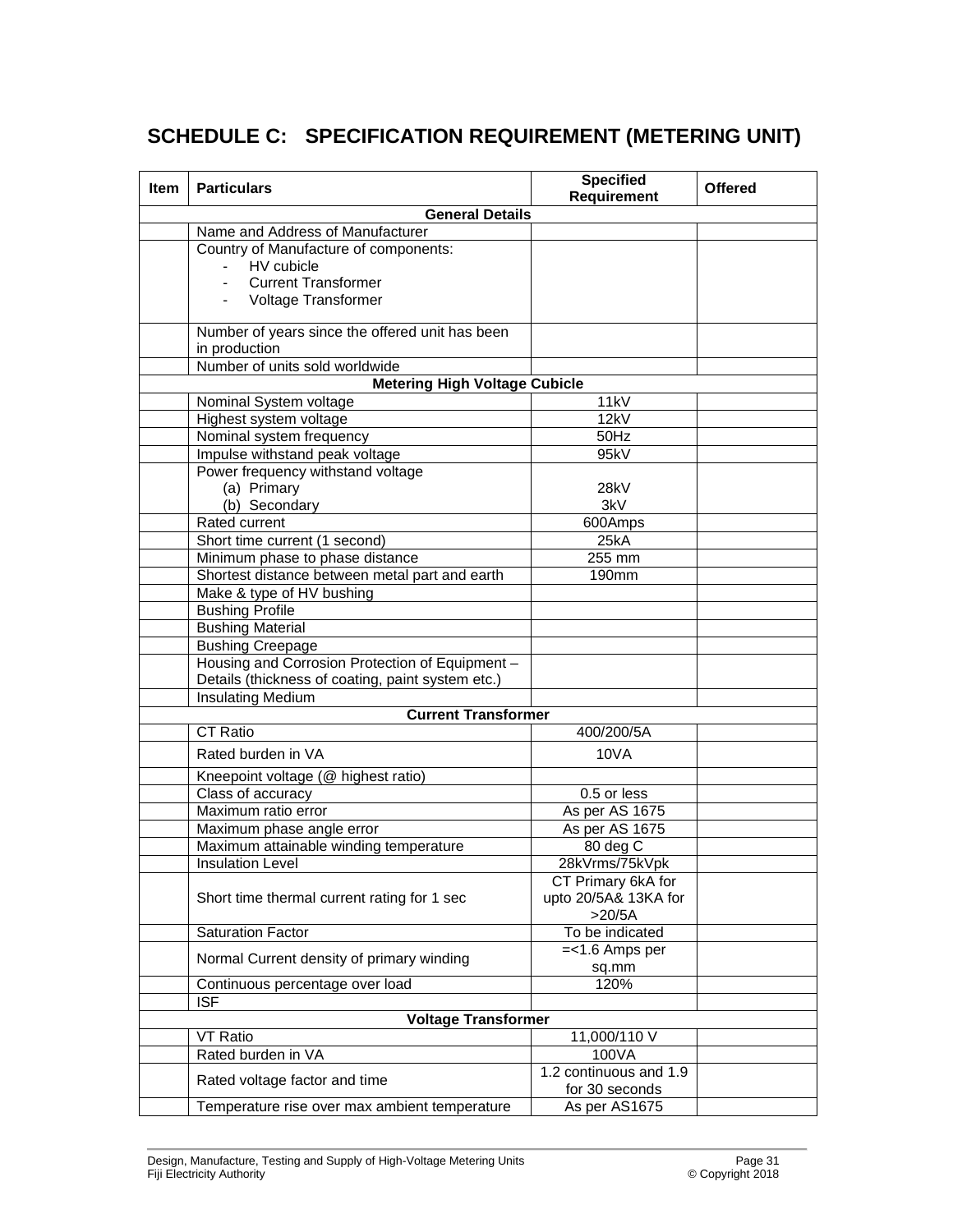|                          | Maximum phase angle error                                   | As per AS1675        |  |  |
|--------------------------|-------------------------------------------------------------|----------------------|--|--|
|                          | Maximum ratio error<br>As per AS1675                        |                      |  |  |
|                          | Maximum attainable winding temperature                      | 80 deg C             |  |  |
|                          | Class of accuracy                                           | 0.5 or less          |  |  |
|                          | Insulation level                                            | 28kVrms / 75 kVpk    |  |  |
|                          | Winding connection                                          | Star / Star          |  |  |
|                          | Weight of core & winding                                    |                      |  |  |
|                          | <b>Current Transformer</b>                                  |                      |  |  |
|                          | Core                                                        | To be indicated in   |  |  |
|                          | <b>Primary Winding</b>                                      | separate sheet for   |  |  |
|                          | Secondary winding                                           | each rating          |  |  |
|                          | <b>Potential Transformer</b>                                |                      |  |  |
|                          | Core                                                        |                      |  |  |
|                          | <b>Primary Winding</b>                                      | To be indicated      |  |  |
|                          | Secondary winding                                           |                      |  |  |
|                          | Quantity of oil in Ltr                                      | To be indicated      |  |  |
|                          | Grade of oil                                                | To be indicated      |  |  |
|                          | Total weight of complete ME including all                   |                      |  |  |
|                          | accessories and oil                                         | To be indicated      |  |  |
|                          | Resistance of primary & secondary winding per phase at 75°C |                      |  |  |
|                          | CT Winding (i) Primary                                      | To be indicated in   |  |  |
|                          |                                                             | separate sheet for   |  |  |
|                          | (ii) Secondary                                              | each rating          |  |  |
|                          | PT Winding (i) Primary                                      | To be indicated      |  |  |
|                          | (ii) Secondary                                              | To be indicated      |  |  |
|                          | Maximum attainable winding temperature                      | $85^{\circ}$ C       |  |  |
|                          | Bi-metallic terminal connector with nut, plain              |                      |  |  |
|                          | washer, spring washer & check nut suitable for              | 6 nos to be provided |  |  |
|                          | aluminium conductor as per CT ratio                         |                      |  |  |
|                          | Type of core material<br>To be indicated                    |                      |  |  |
|                          | Type & thickness of gasket used on<br>To be indicated       |                      |  |  |
|                          | Top cover tank<br>Secondary terminal box<br>To be indicated |                      |  |  |
|                          | HV bushings                                                 | To be indicated      |  |  |
| Details of Metering Unit |                                                             |                      |  |  |
|                          | <b>CT Details</b>                                           |                      |  |  |
|                          | Cross section area of each turn of CT winding (in sq mm)    |                      |  |  |
|                          | Primary winding                                             | To be indicated in   |  |  |
|                          |                                                             | separate sheet for   |  |  |
|                          | Secondary winding                                           | each rating          |  |  |
|                          |                                                             |                      |  |  |
|                          | No of turns                                                 |                      |  |  |
|                          | Primary winding                                             | To be indicated in   |  |  |
|                          |                                                             | separate sheet for   |  |  |
|                          | Secondary winding                                           | each rating          |  |  |
|                          | <b>Winding material</b>                                     |                      |  |  |
|                          | Primary winding                                             | To be indicated      |  |  |
|                          | Secondary winding                                           | To be indicated      |  |  |
|                          | <b>Voltage Transformer Details</b>                          |                      |  |  |
|                          | Cross section area of each turn of PT winding (in sq mm)    |                      |  |  |
|                          | Primary winding<br>To be indicated                          |                      |  |  |
|                          | Secondary winding                                           | To be indicated      |  |  |
|                          | No of turns                                                 |                      |  |  |
|                          | Primary winding                                             | To be indicated      |  |  |
|                          | Secondary winding                                           | To be indicated      |  |  |
|                          | <b>Winding material</b>                                     |                      |  |  |
|                          |                                                             |                      |  |  |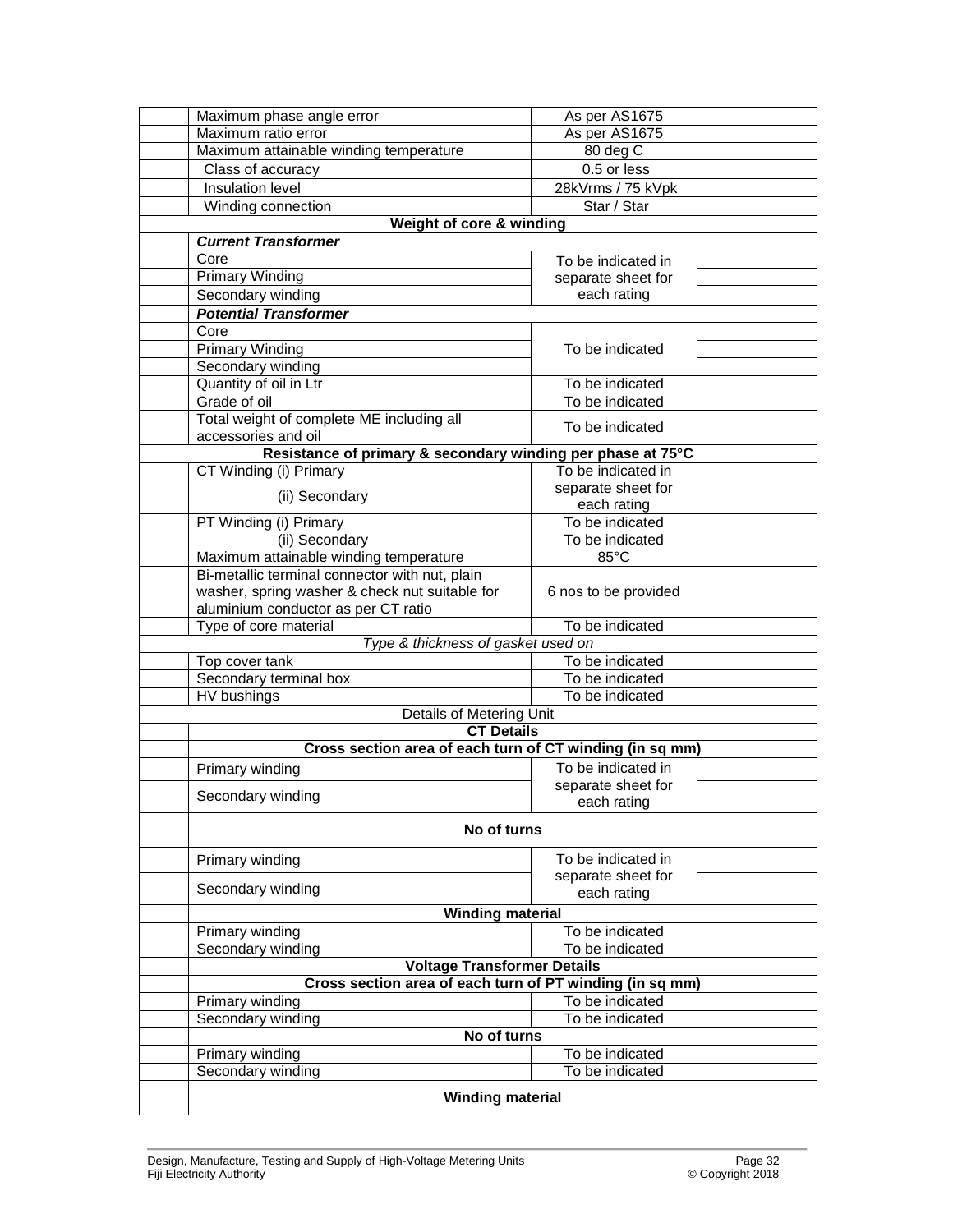|                           | Primary winding                                                                         | To be indicated                                                                               |  |  |
|---------------------------|-----------------------------------------------------------------------------------------|-----------------------------------------------------------------------------------------------|--|--|
|                           | Secondary winding                                                                       | To be indicated                                                                               |  |  |
| Identification/marking of |                                                                                         |                                                                                               |  |  |
|                           | Primary terminals                                                                       |                                                                                               |  |  |
|                           | Incoming                                                                                | RM, YM, BM                                                                                    |  |  |
|                           | Outgoing                                                                                | RL, YL, BL                                                                                    |  |  |
|                           | Secondary terminals                                                                     |                                                                                               |  |  |
|                           | CT's                                                                                    | 1s1-1s2, 3s1 - 3s2, for<br>single ratio & 1s1-1s2-<br>1s3, 3s1 3s2-3s3 etc<br>for multi ratio |  |  |
|                           | <b>PT<sub>S</sub></b>                                                                   | r, y, b, n                                                                                    |  |  |
| Size and material of      |                                                                                         |                                                                                               |  |  |
|                           | Primary studs                                                                           | M12 up to 20A&<br>M16>20A.                                                                    |  |  |
|                           | Secondary studs                                                                         | M <sub>6</sub>                                                                                |  |  |
|                           | Secondary chamber shall have double door type&<br>sealing arrangement in both the doors | To be provided                                                                                |  |  |
| General                   |                                                                                         |                                                                                               |  |  |
|                           | Dimensional Drawings, Electrical Drawings                                               |                                                                                               |  |  |
|                           | Dimension of Terminal Box                                                               |                                                                                               |  |  |
|                           | Mass in kg                                                                              |                                                                                               |  |  |
|                           | Dimensions in mm                                                                        |                                                                                               |  |  |
|                           | IP Rating                                                                               | <b>IP44</b>                                                                                   |  |  |
|                           | Fittings as per Specifications                                                          |                                                                                               |  |  |
|                           | Drawing of Sample Nameplate                                                             |                                                                                               |  |  |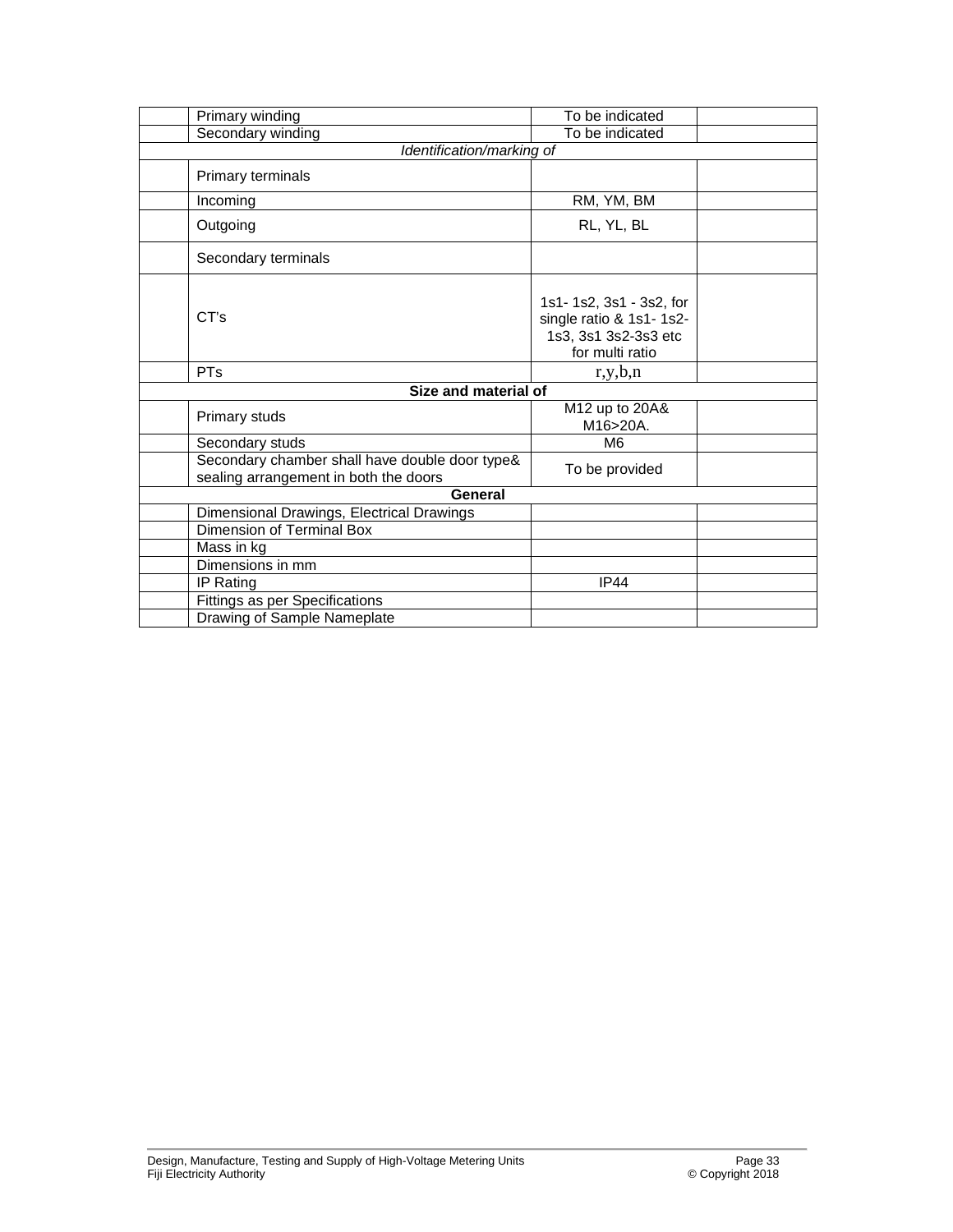## **SCHEDULE D: SPECIFICATION REQUIREMENT (HIGH-VOLTAGE SWITCHGEAR)**

| <b>ITEM</b>       | <b>REQUIREMENTS</b>                                                                       | <b>UOM</b>               | <b>12kV 3-PH SWITCHGEAR</b><br><b>OPERATING AT 11KV</b><br><b>NOMINAL SYSTEM</b><br><b>VOLTAGE</b>                                                                                              |
|-------------------|-------------------------------------------------------------------------------------------|--------------------------|-------------------------------------------------------------------------------------------------------------------------------------------------------------------------------------------------|
|                   | <b>GENERAL</b><br>D1 I                                                                    |                          |                                                                                                                                                                                                 |
| D <sub>1.1</sub>  | System highest voltage                                                                    | kV (rms)                 | 12                                                                                                                                                                                              |
| D <sub>1.2</sub>  | Nominal system voltage                                                                    | kV (rms)                 | 11                                                                                                                                                                                              |
| D <sub>1.3</sub>  | Lighting impulse withstand voltage                                                        | kV (peak)                | 95                                                                                                                                                                                              |
| D1.4              | Power frequency withstand voltage<br>$(1 - minute)$ (rms)                                 | $kV - min$<br>(rms)      | 28                                                                                                                                                                                              |
| D1.5              | Rated frequency                                                                           | Hz                       | 50                                                                                                                                                                                              |
| D1.6              | Internal arc withstand (3s) (rms)                                                         | kA                       | $\overline{25}$                                                                                                                                                                                 |
| D1.7              | Design fault level (minimum 3s) (rms)                                                     | kA                       | 25                                                                                                                                                                                              |
| D1.8              | Maximum dimensions                                                                        |                          |                                                                                                                                                                                                 |
| D1.9              | Details of protective coating                                                             |                          |                                                                                                                                                                                                 |
| D <sub>1.10</sub> | Serviceable life expectancy (supported with<br>design report)                             |                          |                                                                                                                                                                                                 |
| D1.11             | Country of Manufacture and Testing                                                        |                          |                                                                                                                                                                                                 |
| D1.12             | Name of Manufacturer                                                                      |                          |                                                                                                                                                                                                 |
| D1.13             | <b>Address of Manufacturer</b>                                                            |                          |                                                                                                                                                                                                 |
|                   | <b>D2 BUSBAR SYSTEM</b>                                                                   |                          |                                                                                                                                                                                                 |
| D <sub>2.1</sub>  | Rated current (rms)                                                                       | A                        | 630                                                                                                                                                                                             |
| D <sub>2.2</sub>  | Rated short - time withstand current (3s) (rms)                                           | kA/time                  | 25/3 second                                                                                                                                                                                     |
|                   | <b>D3.0 SWITCH-DISCONNECTOR</b>                                                           |                          |                                                                                                                                                                                                 |
| D3.1              | Rated normal current (rms)                                                                | A                        | 630                                                                                                                                                                                             |
| D <sub>3.2</sub>  | Power frequency withstand voltage (1-min)<br>(rms)                                        | kV                       | 28                                                                                                                                                                                              |
| D <sub>3.3</sub>  | Lightning impulse withstand voltage                                                       | kV<br>(peak)             | 95                                                                                                                                                                                              |
| D3.4              | Rated short- time withstand current (3s) (rms)                                            | kA                       | 25                                                                                                                                                                                              |
| D3.5              | Rated peak withstand current                                                              | kA                       | 50                                                                                                                                                                                              |
| D3.6              | Making capacity (peak)                                                                    | kA                       | 50                                                                                                                                                                                              |
| D3.7              | Load breaking capacity                                                                    | Α                        | 630                                                                                                                                                                                             |
| D3.8              | <b>Busbar Current Rating</b>                                                              | A                        | 630                                                                                                                                                                                             |
| D <sub>3.9</sub>  | Maximum cable sizes supported                                                             | $\overline{\phantom{a}}$ | 11kV 3x 1 core<br>$\bullet$<br>$300mm2$ Aluminium<br><b>XLPE</b> insulated<br>PVC/HDPE sheathed.<br>11kV 3x 1 core<br>240mm <sup>2</sup> Copper<br><b>XLPE insulated PVC/</b><br>HDPE sheathed. |
| D3.10             | Minimum number of mechanical switching<br>operations at no load                           | no.                      | 1000                                                                                                                                                                                            |
| D3.11             | Minimum number of mechanical switching<br>operations at rated normal current (630A)       | no.                      | 100                                                                                                                                                                                             |
| D3.12             | Minimum number of mechanical switching<br>operations at rated short circuit current.      | no.                      | 5                                                                                                                                                                                               |
| D3.13             | Padlocking facility provided with minimum<br>padlock hole size (mm)                       | mm                       | As per specification                                                                                                                                                                            |
| D3.14             | Facilities for voltage indication (via Led lamp)<br>and phase concordance provided per 3- |                          | Yes                                                                                                                                                                                             |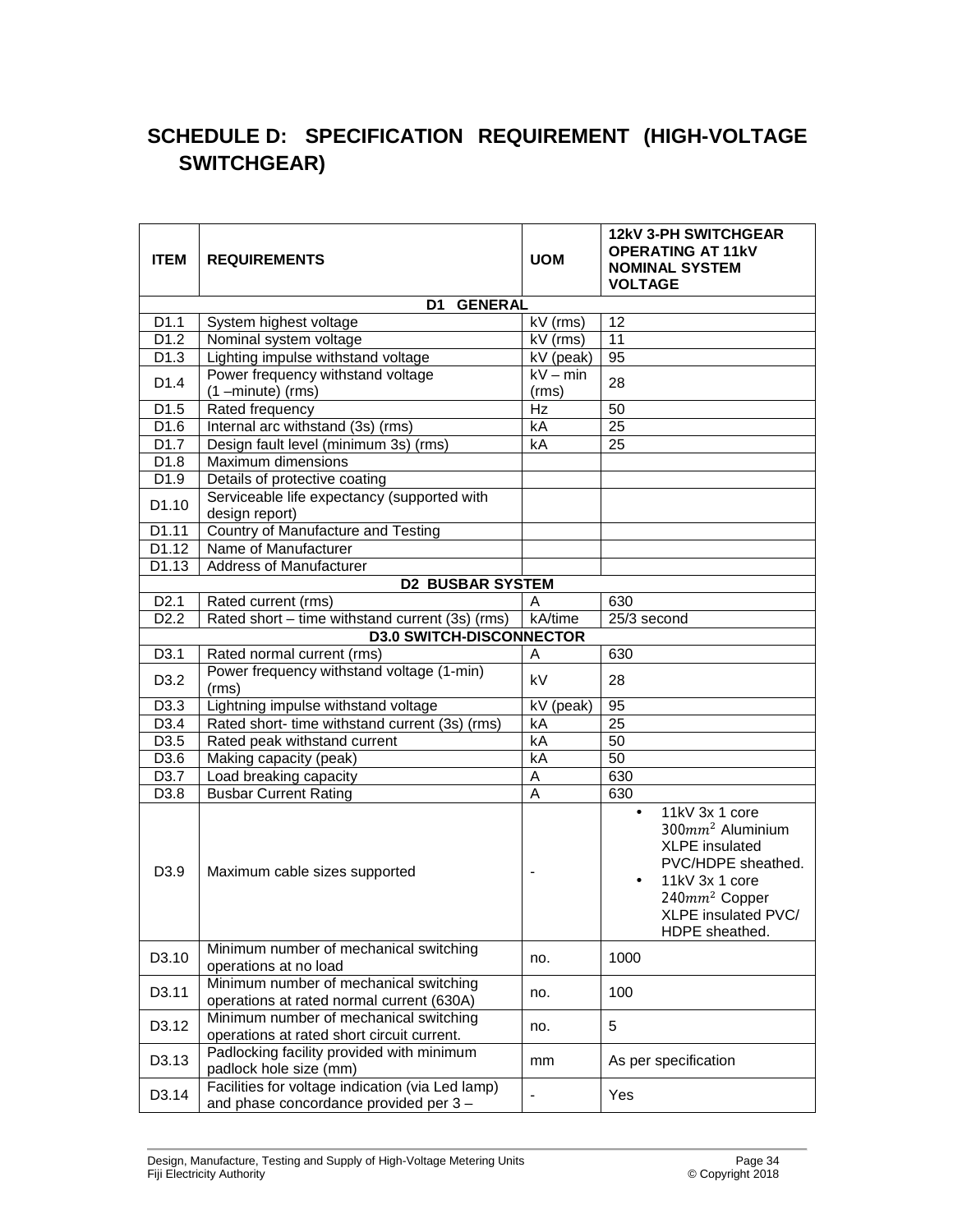|                        | phase.                                                                              |                          |            |
|------------------------|-------------------------------------------------------------------------------------|--------------------------|------------|
| D <sub>3</sub> .15     | Switchgear main electric circuits degree of<br>protection (IPxx)                    |                          | IP64       |
| D <sub>3.16</sub>      | Switchgear drive mechanism degree                                                   | ٠                        |            |
| D3.17                  | Switchgear MV cable compartment (with                                               | $\overline{\phantom{0}}$ |            |
|                        | access cover closed) degree of protection                                           |                          |            |
| <b>D4 EARTH-SWITCH</b> |                                                                                     |                          |            |
| D4.1                   | Earth-Switches are provided for Switch-<br>Disconnectors and Fuse-Switches panels.  |                          | Yes        |
| D4.2                   | Power frequency withstand voltage (1-min)<br>(rms)                                  | kV                       | 28         |
| D4.3                   | Lightening impulse withstand voltage                                                | kV (peak)                | 95         |
| D4.4                   | Rated short-time withstand current (3s)                                             | kA                       | 25         |
| D4.5                   | Rated Peak withstand current (3s)                                                   | kA                       | 50         |
| D4.6                   | <b>Busbar Current Rating</b>                                                        | A                        | 630        |
| D4.7                   | Stranded earth conductor size                                                       | mm <sup>2</sup>          | 70/150     |
| D4.8                   | Minimum number of mechanical switching<br>operations at no load.                    | no.                      | 1000       |
| D <sub>4.9</sub>       | Minimum number of mechanical switching<br>operations at rated short circuit current | no.                      | 5          |
| D4.10                  | Padlocking facility provided with minimum<br>padlock hole size (mm)                 | mm                       | 10 mm hole |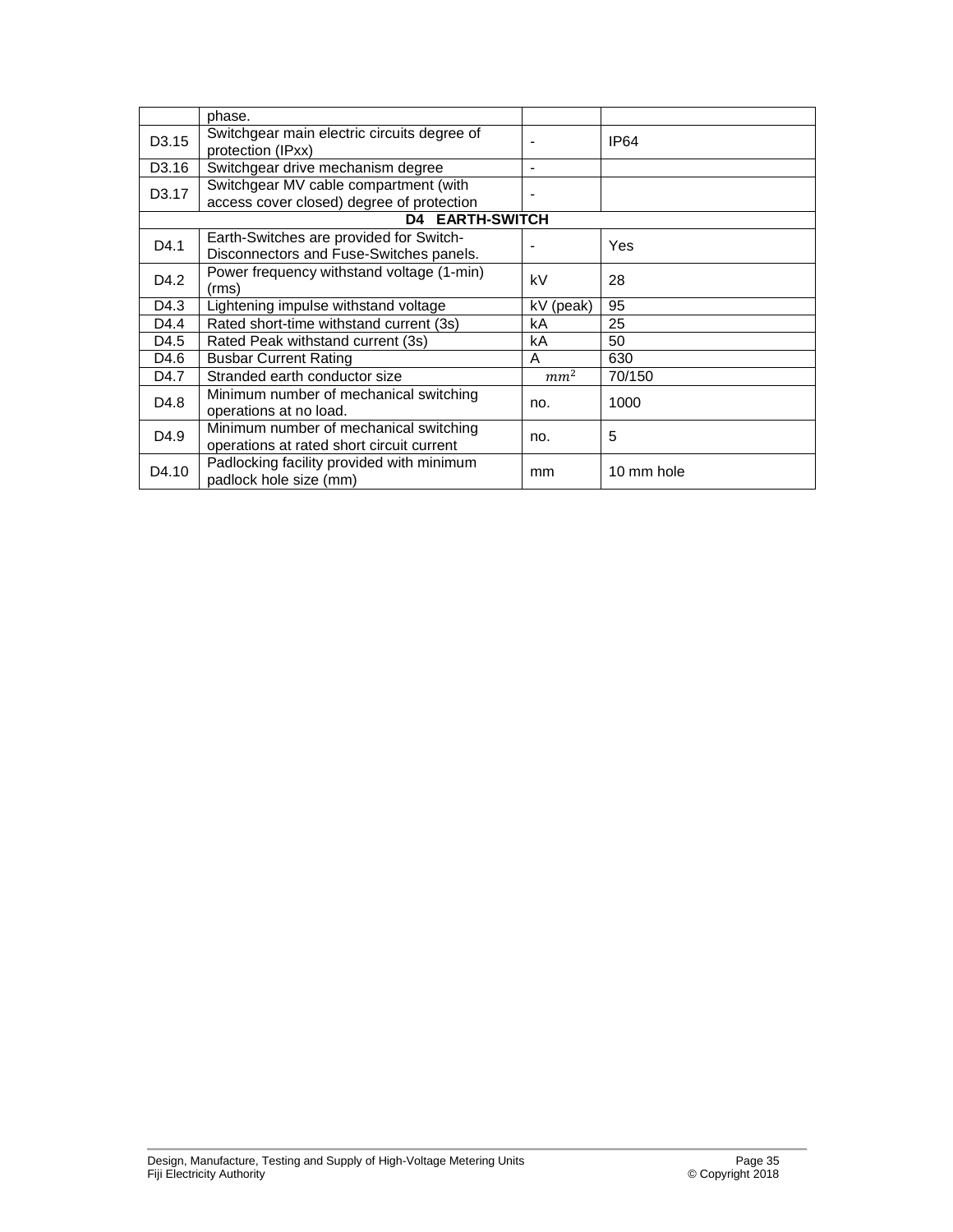## **SCHEDULE E: FEA ENERGY METER SPECIFICATIONS & MANUAL**

FEA energy meter manual is provided as a separate attachment/pdf file.

Design, Manufacture, Testing and Supply of High-Voltage Metering Units Page 36 Fiji Electricity Authority © Copyright 2018